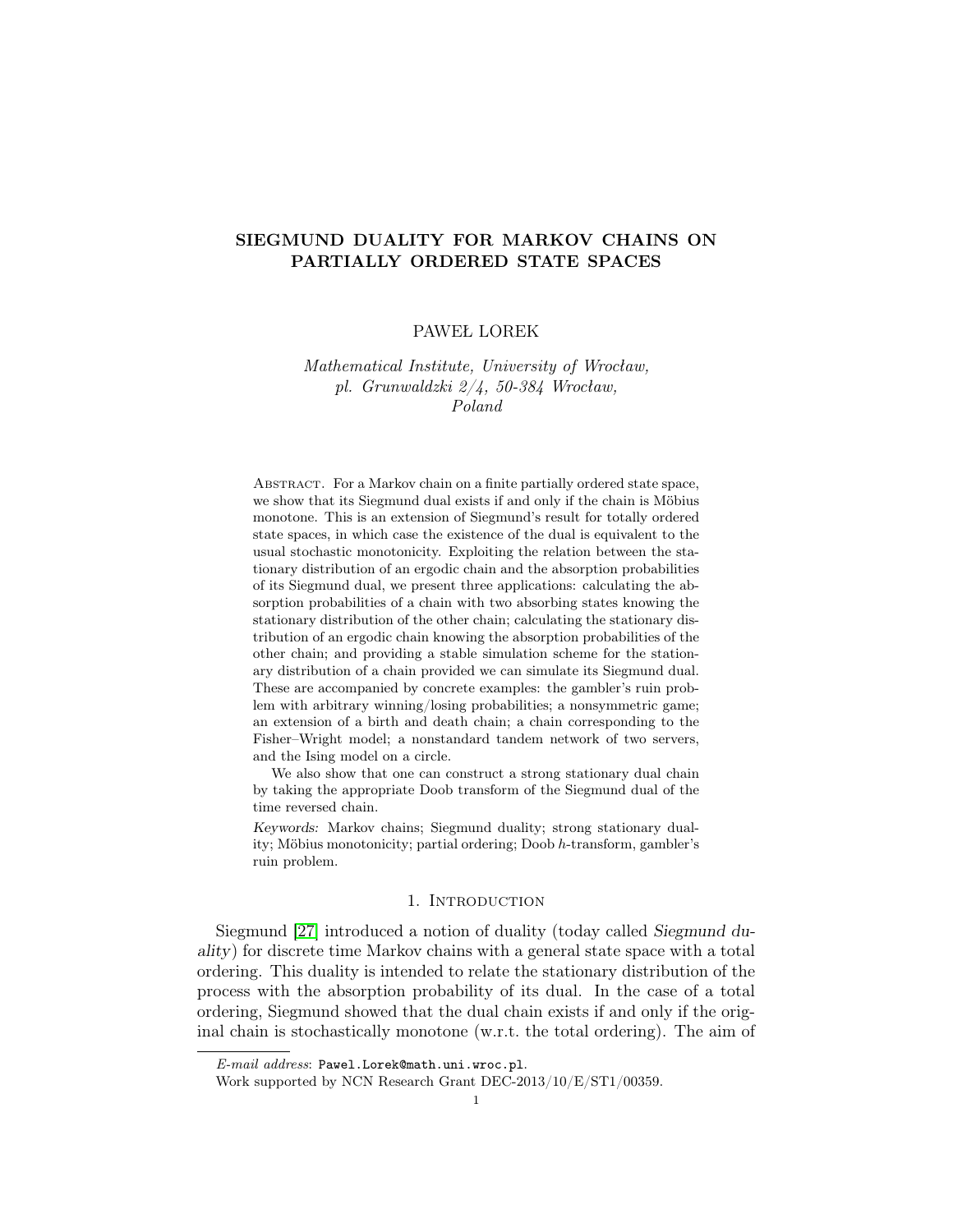this note is to generalize this result to state spaces which are only partially ordered. Liggett in his famous book [\[16\]](#page-28-0) (Chapter II, Section 3, page 87) writes (about Siegmund's result for the total ordering):

"This result depends heavily on the fact that the state space of the processes is totally ordered. In the particle system context, the state spaces are only partially ordered, and unfortunately the analogous result fails. [...] having a (reasonable) dual is a much more special property than being monotone, when the state space is not totally ordered."

As our main result, we show that the existence of the Siegmund dual is equivalent to the Möbius monotonicity of the chain (a concept introduced in Lorek and Szekli [\[21\]](#page-28-1)) w.r.t. a fixed partial ordering. In this case we give the transitions of the dual.

It turns out that the usual stochastic monotonicity of a chain does not imply the existence of the Siegmund dual for general partial orderings (it does for linear orderings, since then stochastic monotonicity is equivalent to Möbius monotonicities). In general, the required Möbius monotonicity is not stronger, but different than stochastic monotonicity (examples are provided in Section [7\)](#page-25-0).

There is a one-to-one correspondence (the relation is given in [\(2.4\)](#page-4-0)) between the stationary distribution of an ergodic chain and the absorption probabilities of its Siegmund dual. We will present three potential applications of this relation. The first application is that given a chain with two absorbing states (gambler's ruin-like), we can find an ergodic chain for which the original one is the Siegmund dual. Then finding the stationary distribution of this chain determines the absorption probabilities. We present two examples for this application: a) we recover the ruin/winning probabilities in the gambler's ruin problem with arbitrary winning/losing probabilities; b) we present a nonsymmetric game which turns out to be the Siegmund dual of the nonsymmetric random walk on the cube considered in Lorek and Szekli [\[21\]](#page-28-1). Second application: given an ergodic chain, the task is to find its stationary distribution. We can calculate its Siegmund dual, and finding the absorption probabilities of the dual recovers the stationary distribution of the ergodic chain. Two examples of this application are provided: a) the chain for which the Siegmund dual corresponds to the gambler's ruin with catastrophes considered in Hunter et al. [\[14\]](#page-28-2), for which the absorption probabilities are calculated therein explicitly; b) the chain for which the Siegmund dual turns out to be the so-called Fisher–Wright model. In the latter case we also give the eigenvalues of the corresponding transition matrix. Third application: this is similar to the second one; we are given an ergodic chain, and the task is again to find its stationary distribution. Calculating the Siegmund dual can be relatively easy, but finding the absorption probabilities is often a challenging task. However, if we are able to simulate the dual, then we can have a stable simulation scheme for the stationary distribution of the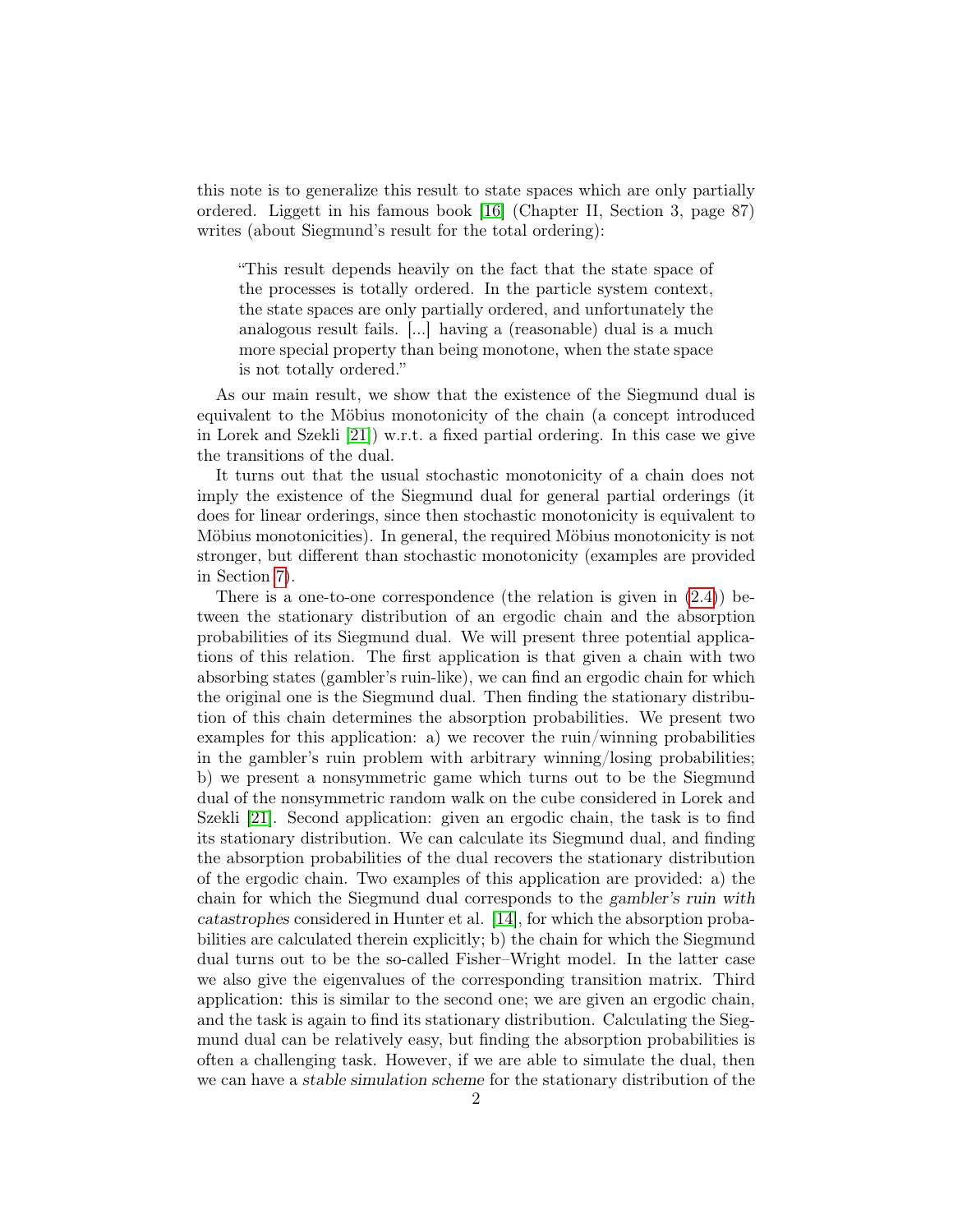ergodic chain via simply estimating the absorption probabilities. In contrast to most Monte Carlo Markov chains (MCMC) methods, we do not require a priori any knowledge about the rate of convergence, the mean absorption time, etc. Besides, MCMC are designed to provide a sample from the stationary distribution, whereas a stable simulation scheme lets us estimate the stationary distribution at a specific state. As examples, we present the Ising model on a circle and a tandem network of two servers. The latter example is a modification of the standard tandem (for which the stationary distribution is known): when one of the servers is empty, the rates of the other are changed. It turns out that then the stationary distribution is not known. Foley and McDonald [\[10\]](#page-28-3) considered a similar modified tandem (if the server is idle it helps the other) showing large deviations and rough asymptotics for the stationary distribution. In particular they showed that such changes on the borders imply dramatic changes in the stationary distribution.

Siegmund dualities appear in various contexts. The original paper of Siegmund [\[27\]](#page-29-0) deals with stochastically monotone chains w.r.t the total ordering. Many authors have focused on birth and death chains, e.g., Cox and Rösler [\[3\]](#page-28-4), Diaconis and Fill [\[5\]](#page-28-5) (where connections to strong stationary duality are also given), Dette et al. [\[4\]](#page-28-6) (where Siegmund duality is related to Wall duality), and Huillet [\[12\]](#page-28-7) (where a specific birth and death chain, the Moran model, was considered). The observation that such duality holds for some random walks on  $\{0, 1, \ldots\}$  goes back to Lindley [\[17\]](#page-28-8). The duality was also studied in an insurance context, where the probability that the steady-state queue length exceeds a level  $k$  equals the probability that a dual risk process starting at level  $k$  is ruined in a finite time. There have been some approaches to extend this to non-linear state spaces. Błaszczyszyn and Sig-man [\[2\]](#page-28-9) considered  $R^d$ -valued Markov processes (their Siegmund dual was set-valued). Recently, Huillet and Martínez [\[13\]](#page-28-10) considered dualities related to the Möbius matrix for other non-linear state spaces, namely for Markov chains on partitions and sets. In Lorek and Szekli [\[21\]](#page-28-1) we consider general partial orderings and show that the Möbius monotonicity of a time reversed chain implies the existence of a strong stationary dual (SSD) chain on the same state space (more details in Section [5\)](#page-7-0).

Recently, in Fill and Lyzinski [\[9\]](#page-28-11) and in Miclo [\[23\]](#page-28-12), dualities for onedimensional diffusions were studied. Further research includes studying the existence of a Siegmund dual in d-dimensional diffusions, e.g., the ones studied in Harrison and Williams [\[11\]](#page-28-13), as well as developing the theory for Möbius monotone processes for continuous time and general state space chains.

The rest of this note is organized as follows. In Section [2](#page-3-0) we describe Siegmund duality and the relations between the stationary distribution of a chain and the absorption probabilities of its dual. In Section [3](#page-4-1) we recall the notion of Möbius monotonicity. In Section [4](#page-4-2) we present our main result (Theorem [4.1\)](#page-5-0) on the equivalence of Möbius monotonicity with the existence of the Siegmund dual chain for general partial orderings. Section [5](#page-7-0) gives a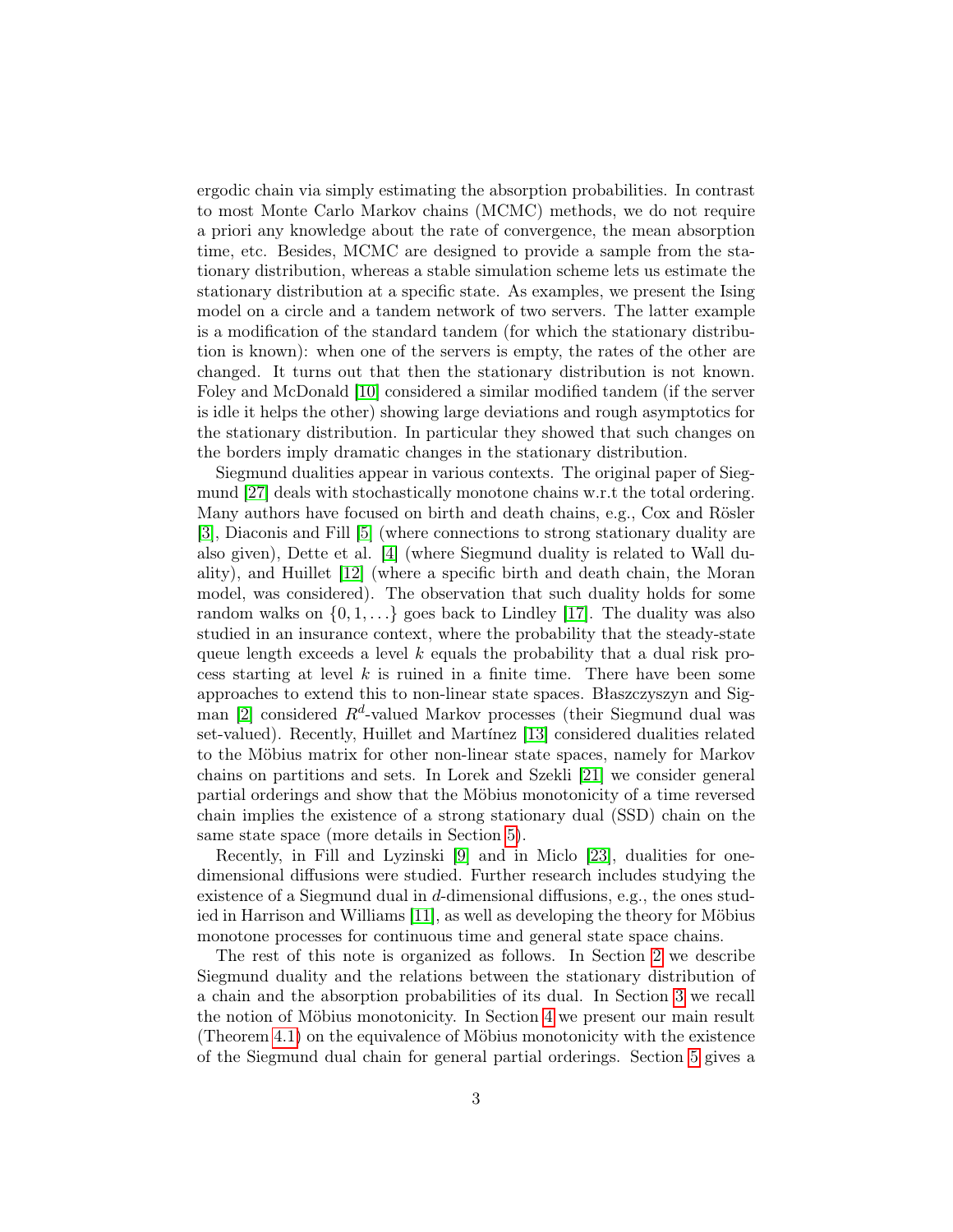connection to strong stationary duality. In Section [6](#page-8-0) we give three applications: in Section [6.1](#page-9-0) we recover the ruin probabilities for the gambler's ruin problem with arbitrary losing/winning probabilities and provide a similar result in a different game; in Section [6.2](#page-13-0) we give the stationary distributions of two chains exploiting existing results on ruin probabilities; in Section [6.3](#page-16-0) we present stable simulation schemes for some nonstandard tandem queueing system and for the Ising model on a circle. Finally, in Section [7](#page-25-0) we provide examples of chains showing relations between Möbius monotonicity and stochastic monotonicity. In particular, we show that Möbius monotonicity does not imply stochastic monotonicity.

### <span id="page-3-3"></span><span id="page-3-1"></span>2. Siegmund duality

<span id="page-3-0"></span>Let  $X \sim (\nu, \mathbf{P}_X)$  be a discrete-time Markov chain with the initial distribution  $\nu$ , transition matrix  $\mathbf{P}_X$ , and finite state space  $\mathbb{E} = {\mathbf{e}_1, \dots, \mathbf{e}_M}$ partially ordered by  $\preceq$ . Throughout this paper we assume it is ergodic with stationary distribution  $\pi$ . We assume that there exists a unique minimal state, say  $e_1$ , and a unique maximal state, say  $e_M$ . For  $A \subseteq \mathbb{E}$ , define  $\mathbf{P}_X(\mathbf{e},A) := \sum_{\mathbf{e}' \in A} \mathbf{P}_X(\mathbf{e},\mathbf{e}')$  and similarly  $\pi(A) := \sum_{\mathbf{e} \in A} \pi(\mathbf{e})$ . Define also  ${e}^{\uparrow} := {e' \in \mathbb{E} : e \preceq e'}, {e}^{\downarrow} := {e' \in \mathbb{E} : e' \preceq e} \text{ and } \delta(e, e') = 1(e, e').$ Recall that the chain  $X$  is stochastically monotone if

$$
\forall (\mathbf{e} \preceq \mathbf{e}') \forall (\mathcal{U} - \text{up-set}) \quad \mathbf{P}_X(\mathbf{e}, \mathcal{U}) \le \mathbf{P}_X(\mathbf{e}', \mathcal{U}), \tag{2.1}
$$

where U is an up-set if  $(e_a \preceq e_b, e_a \in U)$  implies  $e_b \in U$ . We say that a Markov chain  $Z$  with transition matrix  $P_Z$  is the **Siegmund dual** of  $X$  if

$$
\forall (\mathbf{e}_i, \mathbf{e}_j \in \mathbb{E}) \ \forall (n \ge 0) \quad \mathbf{P}_X^n(\mathbf{e}_i, {\{\mathbf{e}_j\}}^\downarrow) = \mathbf{P}_Z^n(\mathbf{e}_j, {\{\mathbf{e}_i\}}^\uparrow). \tag{2.2}
$$

Siegmund [\[27\]](#page-29-0) showed that for a total ordering (let us then denote the elements of  $\mathbb E$  by the numbers  $\{1, 2, \ldots, M\}$  such a dual exists if and only if  $X$  is stochastically monotone. The main thing then is to show that  $(2.2)$ holds for the one-step transitions. Since the main part of the proof is one line long, we include it here. We want to have  $\mathbf{P}_X(i, j) = \mathbf{P}_Z(j, \{i\}^{\uparrow})$ . We can calculate

<span id="page-3-2"></span>
$$
\begin{aligned} \mathbf{P}_Z(j,i) &= \mathbf{P}_Z(j,\{i\}^\uparrow) - \mathbf{P}_Z(j,\{i+1\}^\uparrow) \\ &= \mathbf{P}_X(i,\{j\}^\downarrow) - \mathbf{P}_X(i+1,\{j\}^\downarrow). \end{aligned} \tag{2.3}
$$

The latter is nonnegative if and only if  $X$  is stochastically monotone. Note that [\(2.3\)](#page-3-2) does not have to define the transition matrix, since we may have  $\sum_i \mathbf{P}_z(j, i) < 1$ . Siegmund [\[27\]](#page-29-0) adds then one extra absorbing state, call it 0, and defines  $\mathbf{P}_z(j,0) = 1 - \sum_{i=1}^M \mathbf{P}_z(j,i)$ . In a similar way, for a general partial ordering, if we are able to find a subprobability kernel fulfilling [\(2.2\)](#page-3-1) for all  $\mathbf{e}_i, \mathbf{e}_j \in \mathbb{E}$ , we may be forced to add one extra absorbing state, call it  $e_0$ . Note that [\(2.2\)](#page-3-1) implies that  $e_M$  is an absorbing state, thus Z has two absorbing states. Taking the limits as  $n \to \infty$  on both sides of [\(2.2\)](#page-3-1), we have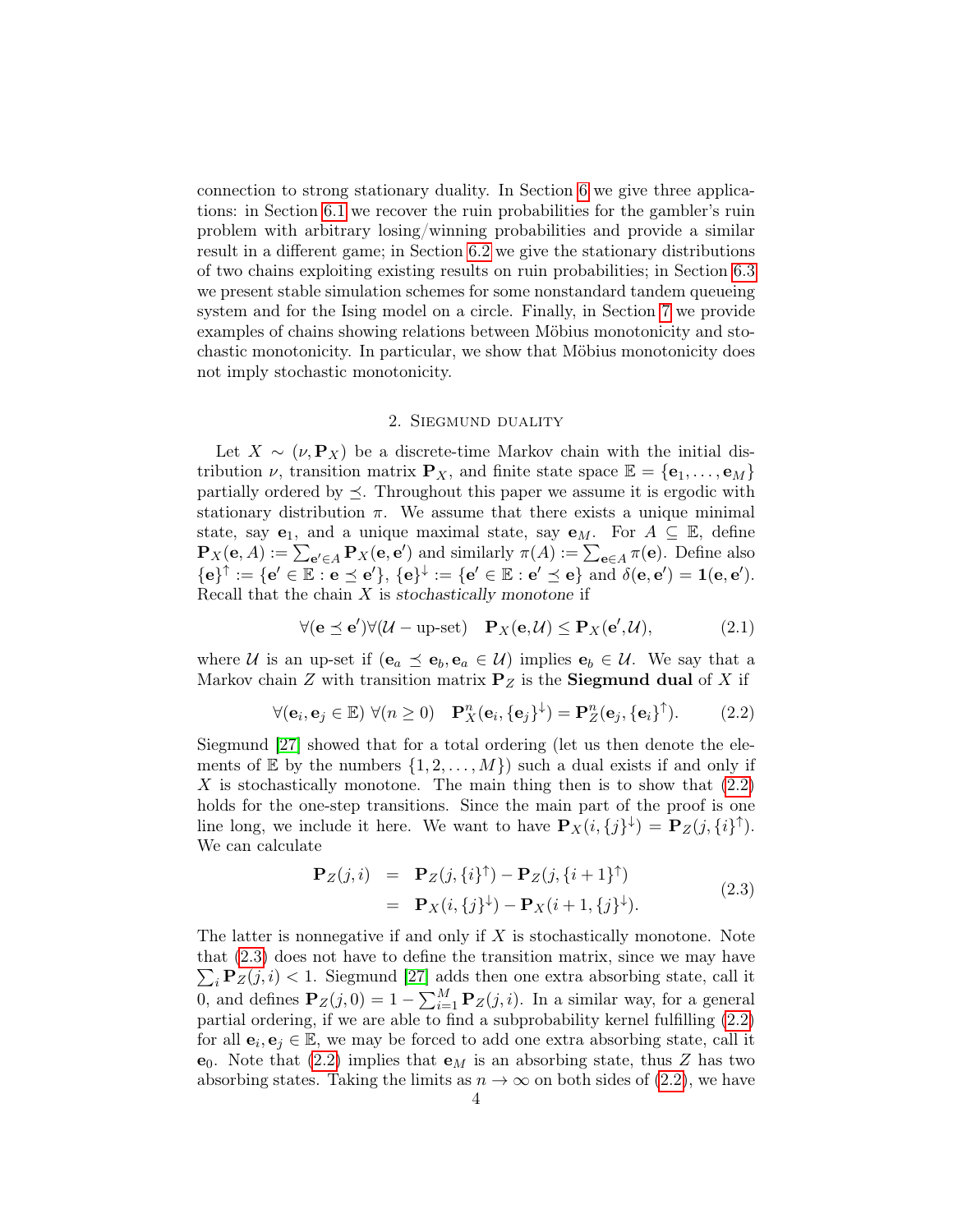<span id="page-4-0"></span>
$$
\pi(\{\mathbf{e}_j\}^{\downarrow}) = \lim_{n \to \infty} \mathbf{P}_Z^n(\mathbf{e}_j, \{\mathbf{e}_i\}^{\uparrow}) = P(Z \text{ is absorbed in } \mathbf{e}_M | Z_0 = \mathbf{e}_j).
$$
\n(2.4)

The stationary distribution of  $X$  is related in this way to the absorption of its Siegmund dual Z.

### <span id="page-4-3"></span>3. MÖBIUS MONOTONICITY

<span id="page-4-1"></span>Let  $\mathbf{C}(\mathbf{e}_i, \mathbf{e}_j) = \mathbf{1}(\mathbf{e}_i \preceq \mathbf{e}_j)$ . We can always rearrange the states so that  $e_i \preceq e_j$  implies  $i \leq j$ . Then the matrix **C** is 0–1 valued, upper triangular, and thus invertible. The inverse  $\mathbb{C}^{-1}$  is often denoted by  $\mu$  and is called the Möbius function. Let  $f, \overline{F} : \mathbb{E} \to \mathbb{R}$ . The famous Möbius inversion formula (see, e.g., Rota [\[26\]](#page-29-1)) states:

Let 
$$
\bar{F}(\mathbf{e}) = \sum_{\mathbf{e}' \succeq \mathbf{e}} f(\mathbf{e}'), \text{ then } f(\mathbf{e}) = \sum_{\mathbf{e}' \succeq \mathbf{e}} \mu(\mathbf{e}, \mathbf{e}') \bar{F}(\mathbf{e}').
$$
 (3.1)

We say that the function  $\bar F:\mathbb E\to\mathbb R$  is Möbius monotone if  $\sum_{\mathbf{e}'\succeq\mathbf{e}}\mu(\mathbf{e},\mathbf{e}')\bar F(\mathbf{e}')\geq 0$ 0 for all  $e \in \mathbb{E}$ . This can be equivalently stated in matrix form: Let  $\bar{F} =$  $(\bar{F}(\mathbf{e}_1), \ldots, \bar{F}(\mathbf{e}_M))$ . The Möbius monotonicity of  $\bar{F}$  means that  $\mathbf{C}^{-1}\bar{F} > 0$ (each entry is nonnegative).

For each state  $\mathbf{e}_2 \in \mathbb{E}$  write  $\bar{F}_{\mathbf{e}_2}(\mathbf{e}') = \mathbf{P}_X(\mathbf{e}', \{\mathbf{e}_2\}^{\downarrow})$ . We say that the chain X is Möbius monotone if  $\overline{F}_{\mathbf{e}_2}$  are Möbius monotone for all  $\mathbf{e}_2 \in \mathbb{E}$ . Equivalently, the definition can be stated in matrix form:

**Definition 3.1.** The Markov chain X with transition matrix  $P_X$  is Möbius monotone w.r.t. the partial order  $\prec$  if  $C^{-1}P_XC \geq 0$  (i.e., each entry is nonnegative). In terms of the transition probabilities, this means that

$$
\forall (\mathbf{e}_i, \mathbf{e}_j \in \mathbb{E}) \quad \sum_{\mathbf{e} \succeq \mathbf{e}_i} \mu(\mathbf{e}_i, \mathbf{e}) \mathbf{P}_X(\mathbf{e}, \{\mathbf{e}_j\}^{\downarrow}) \geq 0.
$$

<span id="page-4-4"></span>*Remark* 3.2. In a similar way to  $(3.1)$ , we have the following version of the Möbius inversion formula:

Let 
$$
F(\mathbf{e}) = \sum_{\mathbf{e}' \preceq \mathbf{e}} f(\mathbf{e}'),
$$
 then  $f(\mathbf{e}) = \sum_{\mathbf{e}' \preceq \mathbf{e}} \mu(\mathbf{e}', \mathbf{e}) F(\mathbf{e}').$ 

This way, once  $\pi({\{\mathbf{e}_j\}}^{\downarrow})$  is calculated for all  $\mathbf{e}_j \in \mathbb{E}$  in [\(2.4\)](#page-4-0), we can calculate  $\pi(\mathbf{e}_j) = \sum$  $\mathbf{e} \preceq \mathbf{e}_j$  $\mu(\mathbf{e},\mathbf{e}_j)\pi(\{\mathbf{e}\}^\downarrow).$ 

For more details on Möbius monotonicity, see Lorek and Szekli [\[21\]](#page-28-1).

#### 4. Main result

<span id="page-4-2"></span>In this section we will show the existence of the Siegmund dual on the state space  $\mathbb{E}^* = {\bf e}_0 \} \cup \mathbb{E}$ , where we have added one extra absorbing state,  $e_0$ . At each step, the process can be possibly killed, i.e., absorbed in this state.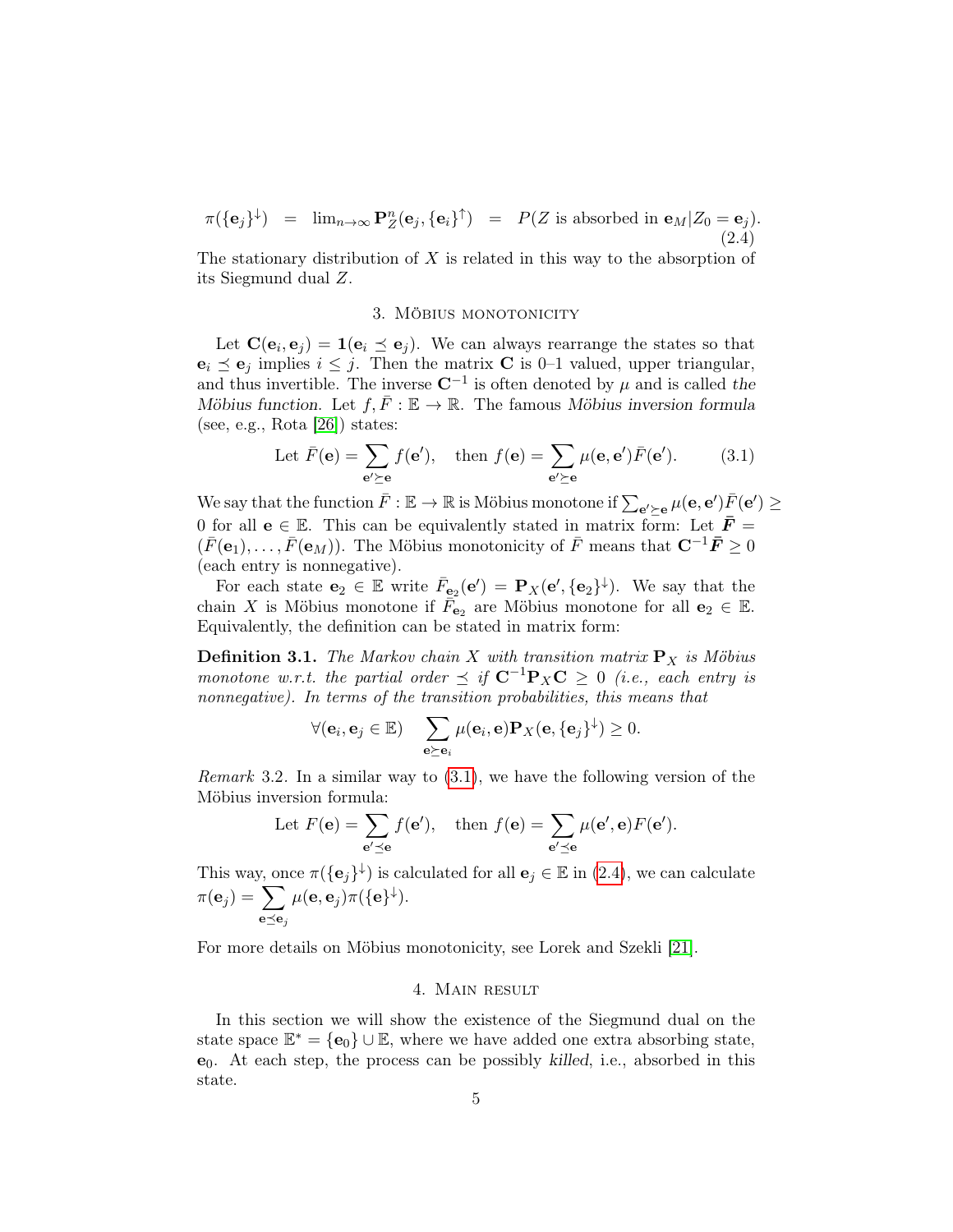<span id="page-5-0"></span>**Theorem 4.1.** Let  $X \sim (\nu, \mathbf{P}_X)$  be a Markov chain on  $\mathbb{E} = {\mathbf{e}_1, \dots, \mathbf{e}_M}$ with partial ordering  $\preceq$ . Assume  $e_1$  is the unique minimal state and  $e_M$  is the unique maximal state. Then there exists a Siegmund dual  $Z$  of  $X$  on  $\mathbb{E}^* = {\bf e}_0 \} \cup \mathbb{E}$  if and only if X is Möbius monotone. The transitions of the dual are as follows:

<span id="page-5-2"></span>
$$
\begin{array}{rcl}\n\mathbf{P}_Z(\mathbf{e}_j, \mathbf{e}_i) &=& \sum_{\mathbf{e}' \succeq \mathbf{e}_i} \mu(\mathbf{e}_i, \mathbf{e}') \mathbf{P}_X(\mathbf{e}', \{\mathbf{e}_j\}^\downarrow), \quad \mathbf{e}_i, \mathbf{e}_j \in \mathbb{E}, \\
\mathbf{P}_Z(\mathbf{e}_0, \mathbf{e}_j) &=& \delta(\mathbf{e}_0, \mathbf{e}_j), \qquad \mathbf{e}_j \in \mathbb{E}^*, \\
\mathbf{P}_Z(\mathbf{e}_k, \mathbf{e}_0) &=& 1 - \sum_{\mathbf{e} \in \mathbb{E}} \mathbf{P}_Z(\mathbf{e}_k, \mathbf{e}), \qquad \mathbf{e}_k \in \mathbb{E}.\n\end{array} \tag{4.1}
$$

Proof. Note that the state space of the dual is enriched with one extra absorbing state, called  $e_0$ . We need Equation [\(2.2\)](#page-3-1) to hold for all states from E. One can think that  $e_0$  is incomparable to all the other states in  $\mathbb{E}^*$ , which we assume, since it simplifies some of the notation.

First, we show that  $(2.2)$  holds for  $n = 1$ , which can be rewritten as

<span id="page-5-1"></span>
$$
\mathbf{P}_X(\mathbf{e}_i, \{\mathbf{e}_j\}^{\downarrow}) = \sum_{\mathbf{e} \succeq \mathbf{e}_i} \mathbf{P}_Z(\mathbf{e}_j, \mathbf{e}).
$$

Using the Möbius inversion formula [\(3.1\)](#page-4-3), we have

$$
\mathbf{P}_Z(\mathbf{e}_j, \mathbf{e}_i) = \sum_{\mathbf{e} \succeq \mathbf{e}_i} \mu(\mathbf{e}_i, \mathbf{e}) \mathbf{P}_X(\mathbf{e}, \{\mathbf{e}_j\}^{\downarrow}), \tag{4.2}
$$

which is nonnegative if and only if  $X$  is Möbius monotone. For a partial order with a unique minimal element  $e_1$ , the Möbius function satisfies  $\sum_{\mathbf{e}_i \in \mathbb{E}} \mu(\mathbf{e}_i, \mathbf{e}) = \mathbf{1}(\mathbf{e} = \mathbf{e}_1)$  (to see this, consider the first row of  $\mathbf{C}^{-1}$  after applying the first elementary row operation of Gauss–Jordan elimination). This implies that the right-hand side of [\(4.2\)](#page-5-1) is not greater than 1, since

$$
\sum_{\mathbf{e}_i \in \mathbb{E}} \mathbf{P}_Z(\mathbf{e}_j, \mathbf{e}_i) = \sum_{\mathbf{e}_i \in \mathbb{E}} \sum_{\mathbf{e} \succeq \mathbf{e}_i} \mu(\mathbf{e}_i, \mathbf{e}) \mathbf{P}_X(\mathbf{e}, \{\mathbf{e}_j\}^{\downarrow})
$$
\n
$$
\stackrel{(*)}{=} \sum_{\mathbf{e}_i \in \mathbb{E}} \sum_{\mathbf{e}} \mu(\mathbf{e}_i, \mathbf{e}) \mathbf{P}_X(\mathbf{e}, \{\mathbf{e}_j\}^{\downarrow})
$$
\n
$$
= \sum_{\mathbf{e}} \mathbf{P}_X(\mathbf{e}, \{\mathbf{e}_j\}^{\downarrow}) \sum_{\mathbf{e}_i \in \mathbb{E}} \mu(\mathbf{e}_i, \mathbf{e}) = \mathbf{P}_X(\mathbf{e}_1, \{\mathbf{e}_j\}^{\downarrow}) \le 1,
$$

where in (\*) we used the fact that  $\mu(\mathbf{e}_i, \mathbf{e}) = 0$  for  $\mathbf{e}_i \npreceq \mathbf{e}$  (see, e.g., the proof of Proposition 1 in Rota [\[26\]](#page-29-1)).

Note that the submatrix  $P_Z$  with the column and row corresponding to state  $\mathbf{e}_0$  excluded can be written as  $(\mathbf{C}^{-1} \mathbf{P}_X \mathbf{C})^T$ , i.e. we have  $\mathbf{P}_Z(\mathbf{e}_j, \mathbf{e}_i) = (\mathbf{C}^{-1} \mathbf{P}_X \mathbf{C})^T(\mathbf{e}_j, \mathbf{e}_i)$  for  $\mathbf{e}_j, \mathbf{e}_i \in \mathbb{E}$ . The Chapman–Kolmogorov equations allow extending the transition probabilities to  $\mathbf{P}_Z^n(\mathbf{e}_j, \mathbf{e}_i)$  for all  $\mathbf{e}_j, \mathbf{e}_i \in \mathbb{E}^*$  and  $n \geq 0$ . Then the dual chain is defined. To see that [\(2.2\)](#page-3-1)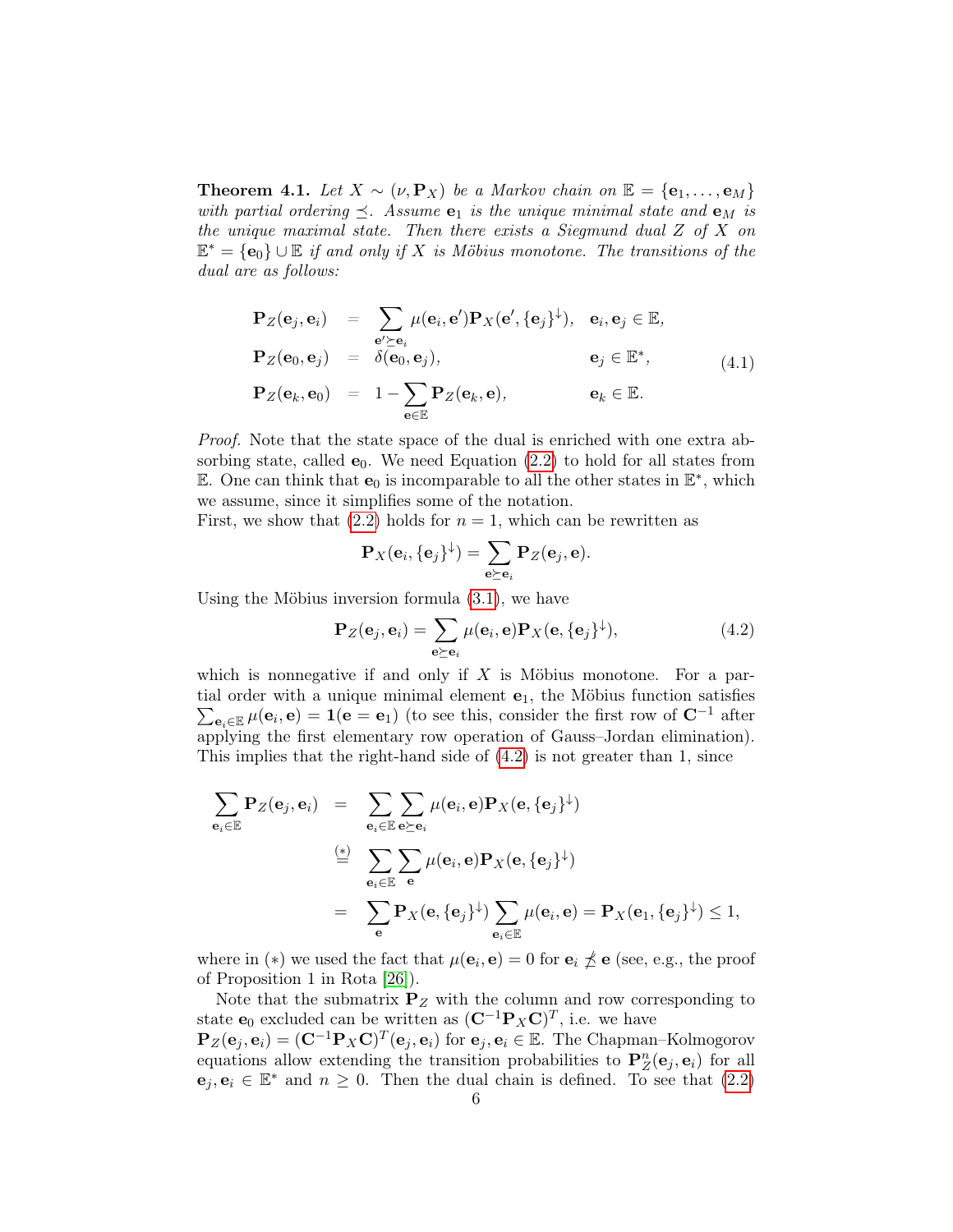holds for  $e_i, e_i \in \mathbb{E}$ , note that since  $e_0$  is an absorbing state, we must have  $\mathbf{P}_{Z}^{n} = (\mathbf{C}^{-1} \mathbf{P}_{X}^{n} \mathbf{C})^{T}$ , i.e.

<span id="page-6-0"></span>
$$
\mathbf{C}(\mathbf{P}_Z^n)^T = \mathbf{P}_X^n \mathbf{C},\tag{4.3}
$$

which is  $(2.2)$  written in matrix form.

 $\Box$ 

Remark 4.2. Note that the Siegmund dual chain will have two absorbing states. Beside the extra state  $e_0$ , the state which is maximal w.r.t.  $\preceq$  is also absorbing. Indeed,

$$
\mathbf{P}_Z(\mathbf{e}_M, \mathbf{e}_i) = \sum_{\substack{\mathbf{e}' \succeq \mathbf{e}_i \\ \mathbf{e}' \succeq \mathbf{e}_i}} \mu(\mathbf{e}_i, \mathbf{e}') \mathbf{P}_X(\mathbf{e}', \{\mathbf{e}_M\}^{\downarrow})
$$
  
= 
$$
\sum_{\substack{\mathbf{e}' \succeq \mathbf{e}_i}}^{\mathbf{e}' \succeq \mathbf{e}_i} \mu(\mathbf{e}_i, \mathbf{e}') = \mathbf{1}(\mathbf{e}_i = \mathbf{e}_M).
$$

Remark 4.3. The assumption of the existence of the minimal state cannot be relaxed, as the following example shows (with the Hasse diagram of the ordering on the right-hand side):

$$
\mathbf{P}_X = \begin{pmatrix} \frac{4}{6} & \frac{1}{6} & \frac{1}{6} \\ \frac{4}{6} & \frac{1}{6} & \frac{1}{6} \\ \frac{1}{6} & \frac{1}{6} & \frac{4}{6} \end{pmatrix}, \quad \mathbf{C} = \begin{pmatrix} 1 & 0 & 1 \\ 0 & 1 & 1 \\ 0 & 0 & 1 \end{pmatrix}, \qquad \mathbf{e}_1 \qquad \mathbf{e}_2
$$

In other words, we have three states, say  $e_1, e_2, e_3$ . The state  $e_3$  is a maximal one and the states  $e_1, e_2$  are incomparable. Then we can calculate

$$
(\mathbf{C}^{-1}\mathbf{P}_X\mathbf{C})^T = \begin{pmatrix} \frac{1}{2} & \frac{1}{2} & \frac{1}{6} \\ 0 & 0 & \frac{1}{6} \\ 0 & 0 & 1 \end{pmatrix}.
$$

Thus, the  $P_Z$  given in [\(4.2\)](#page-5-1) does not define a subprobability kernel.

Remark 4.4. For given  $X$  we can distinguish two Siegmund dual chains. The one defined in [\(2.2\)](#page-3-1) can be called the Siegmund<sup> $\downarrow$ </sup> dual, say  $Z^{\downarrow}$ . The other, say  $Z^{\uparrow}$ , called the Siegmund<sup>†</sup> dual, is the one fulfilling

$$
\forall (\mathbf{e}_i, \mathbf{e}_j \in \mathbb{E}) \ \forall (n \geq 0) \quad \mathbf{P}_X^n(\mathbf{e}_i, \{\mathbf{e}_j\}^\uparrow) = \mathbf{P}_Z^n(\mathbf{e}_j, \{\mathbf{e}_i\}^\downarrow).
$$

The monotonicity defined in Lorek and Szekli [\[21\]](#page-28-1) was actually called  $\downarrow$ -Möbius monotonicity, whereas <sup>↑</sup>-Möbius monotonicity was defined as  $({\bf C}^T)^{-1}{\bf P}{\bf C}^T\geq$ 0. In a similar way one can have a version of Theorem [4.1,](#page-5-2) showing that the Siegmund<sup>†</sup> dual exists if and only if X is <sup> $†$ </sup>-Möbius monotone. We skip the details, noting that these monotonicities are not equivalent (see [\[20\]](#page-28-14) for details).

The matrix form [\(4.3\)](#page-6-0) implies the following corollary.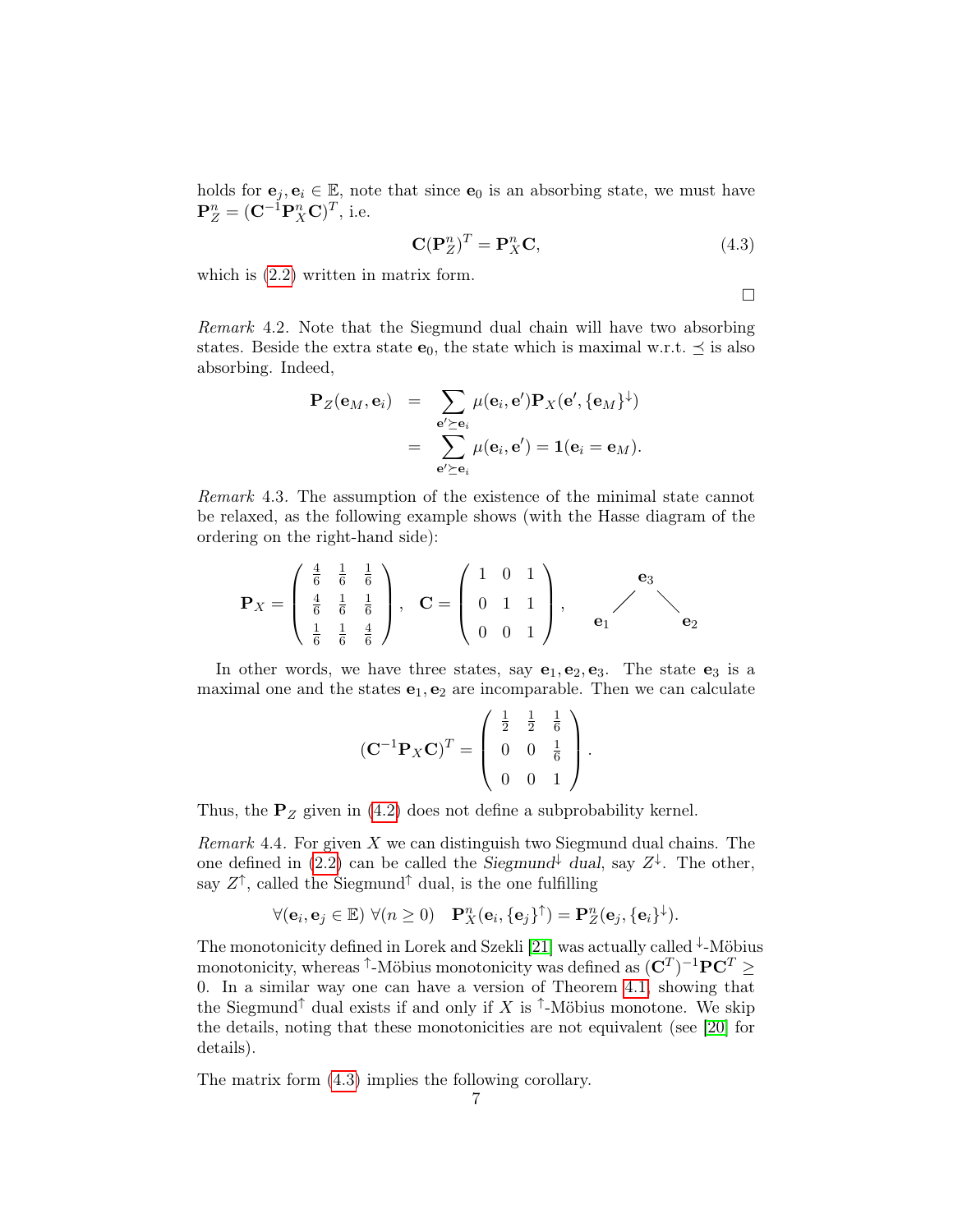<span id="page-7-1"></span>**Corollary 4.5.** Denote the eigenvalues of  $P_Z$  by  $\lambda_0 = 1, \lambda_1, \ldots, \lambda_M = 1$  (the eigenvalues  $\lambda_0$  and  $\lambda_M$  correspond to two absorbing states). Then  $\lambda_1, \ldots, \lambda_M$ are the eigenvalues of  $P_X$ .

### 5. Siegmund duality and strong stationary duality

<span id="page-7-0"></span>In this section we point out a connection with strong stationary duality. Diaconis and Fill [\[5\]](#page-28-5) show that their strong stationary dual chain can be constructed in three steps, where one step involves calculating the Siegmund dual w.r.t. the total ordering. It turns out that the strong stationary dual chain given in Lorek and Szekli [\[21\]](#page-28-1) can be constructed in three similar steps, where one involves calculating the Siegmund dual w.r.t. a fixed partial ordering.

Recall that  $X \sim (\nu, \mathbf{P})$  is an ergodic Markov chain on the finite state space  $\mathbb{E} = {\mathbf{e}_1, \ldots, \mathbf{e}_M}$  with the stationary distribution  $\pi$ . Let  $\mathbb{E}^* = {\mathbf{e}_1^*, \ldots, \mathbf{e}_N^*}$ be the, possibly different, state space of the absorbing Markov chain  $X^* \sim$  $(\nu^*, {\bf P}^*)$  whose unique absorbing state is denoted by  ${\bf e}_N^*.$  An  $N\times M$  matrix  $\Lambda$  is called a link if it is a stochastic matrix satisfying  $\Lambda(\mathbf{e}_N^*, \mathbf{e}) = \pi(\mathbf{e})$ . We say that  $X^*$  is a strong stationary dual (SSD) of X with link  $\Lambda$  if

$$
\nu = \nu^* \Lambda \quad \text{and} \quad \Lambda \mathbf{P} = \mathbf{P}^* \Lambda.
$$

Diaconis and Fill [\[5\]](#page-28-5) prove that then the absorption time  $T^*$  of  $X^*$  is the so called strong stationary time for  $X$ . This is a random variable  $T$  such that  $X_T$  has distribution  $\pi$  and T is independent of  $X_T$ . The main application is to studying the rate of convergence of an ergodic chain to its stationary distribution, since for such a random variable we always have  $d_{TV}(\nu \mathbf{P}^k, \pi) \leq$  $sep(\nu, \mathbf{P}^k, \pi) \leq P(T > k)$ , where  $d_{TV}$  stands for the total variation distance, and sep stands for the separation 'distance'. For details, see Diaconis and Fill [\[5\]](#page-28-5).

In general, there is no recipe on how to find an SSD, i.e., a triple  $\mathbb{E}^*, \mathbf{P}^*, \Lambda$ . Diaconis and Fill [\[5\]](#page-28-5) give a recipe for a dual on the same state space  $\mathbb{E}^* = \mathbb{E}$ provided that the time reversed chain  $\overline{X}$  is stochastically monotone with respect to the total ordering. For a given  $P$ , let h be its harmonic function, i.e., a nonnegative function h such that  $\mathbf{P}h = h$ . By h we denote the vector  $h = (h(\mathbf{e}_1), \dots, h(\mathbf{e}_M))$ . Then  $\mathbf{P}_h$ , defined as  $\mathbf{P}_h(\mathbf{e}, \mathbf{e}') = \mathbf{P}(\mathbf{e}, \mathbf{e}')h(\mathbf{e}')/h(\mathbf{e})$ on  ${e : h(e) > 0}$ , is a transition matrix and is often called the Doob h-transform of P. The SSD, in the case when the time reversed chain is stochastically monotone, is then given by the authors in three steps (Theorem 5.5 in Diaconis and Fill [\[5\]](#page-28-5)):

- i) Calculate the time reversal  $\overleftarrow{P}$  of **P**.
- ii) Calculate the Siegmund dual  $(\overleftarrow{P})_Z$  of  $\overleftarrow{P}$ .
- iii) Calculate the Doob **H**-transform  $\mathbf{P}^* = ((\mathbf{P})_Z)_H$  of  $(\mathbf{P})_Z$ , where  $\mathbf{H} = \boldsymbol{\pi} \mathbf{C}$  with  $\boldsymbol{\pi} = (\pi(\mathbf{e}_1), \dots, \pi(\mathbf{e}_M)).$

In the above procedure, the Siegmund dual must be calculated w.r.t. a total ordering, and then we have  $\mathbf{C}(\mathbf{e}, \mathbf{e}') = \mathbf{1}(\mathbf{e} \leq \mathbf{e}')$ .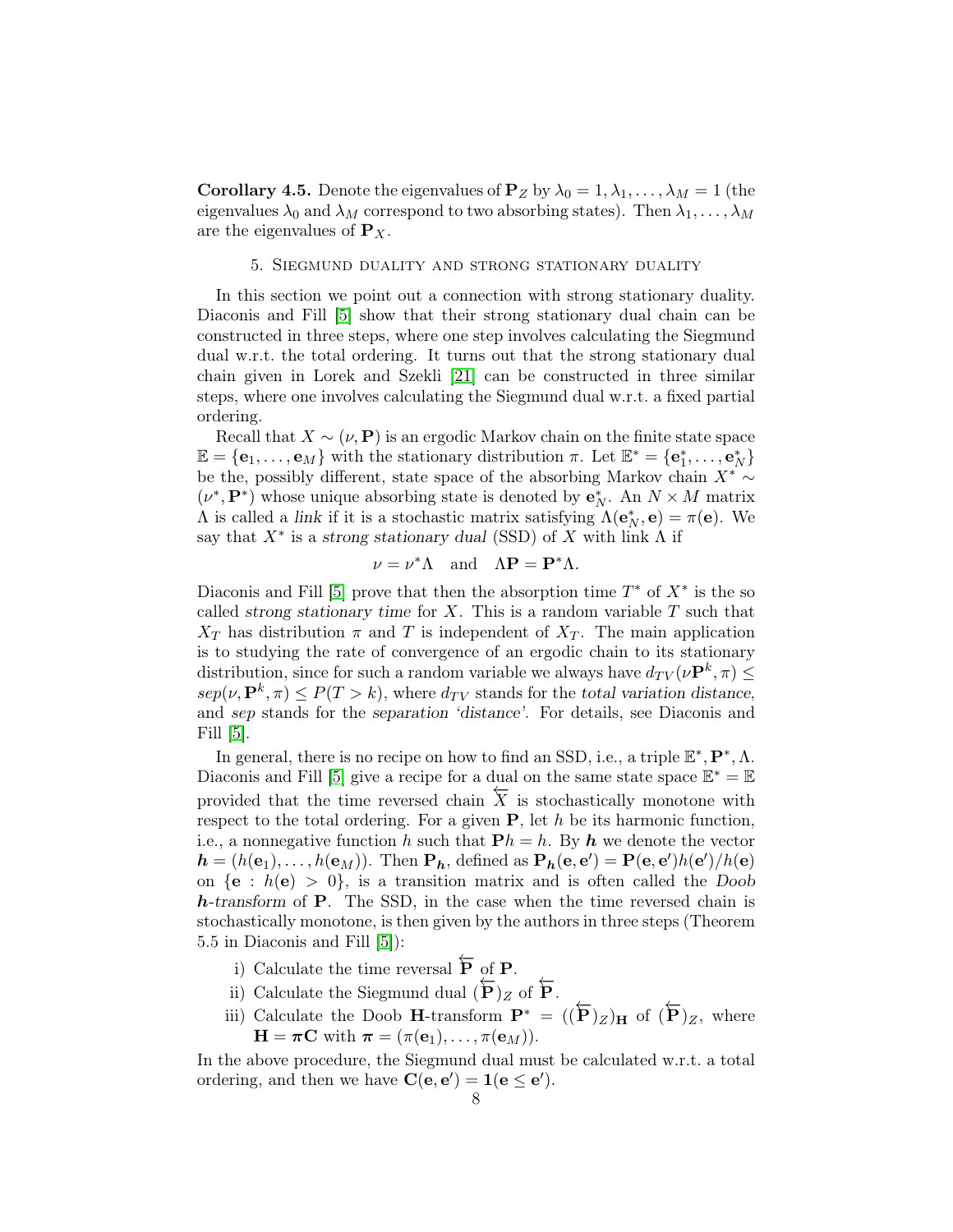In Lorek and Szekli [\[21\]](#page-28-1), we give a recipe for an SSD on the same state space  $\mathbb{E}^* = \mathbb{E}$  for those chains whose time reversal is Möbius monotone with respect to a partial ordering expressed by the matrix  $\mathbf{C}(\mathbf{e}, \mathbf{e}') = \mathbf{1}(\mathbf{e} \preceq \mathbf{e}')$ . In matrix form, the transitions are given by

$$
\mathbf{P}^* = \mathbf{diag}(\mathbf{H})^{-1}(\mathbf{C}^{-1}\overleftarrow{\mathbf{P}}\mathbf{C})^T\mathbf{diag}(\mathbf{H}),
$$

where  $\mathbf{H} = \pi \mathbf{C}$  (i.e.,  $\mathbf{H} = (H(\mathbf{e}_1), \dots, H(\mathbf{e}_M))$  with  $H(\mathbf{e}) = \sum_{\mathbf{e}': \mathbf{e}' \preceq \mathbf{e}} \pi(\mathbf{e})$ ) and  $diag(H)$  denoting the diagonal matrix with the vector  $H$  on the diagonal. Thus,  $\mathbf{P}^*$  is a Doob H-transform of  $(\mathbf{C}^{-1}\mathbf{\overline{P}C})^T$ , which is exactly the Siegmund dual of  $\overline{P}$  from Theorem [4.1.](#page-5-2) In other words, the SSD given in Lorek and Szekli [\[21\]](#page-28-1) results from exactly the same steps i)–iii) as in Theorem 5.5 in Diaconis and Fill [\[5\]](#page-28-5).

Remark 5.1. For a non-linear ordering, Möbius monotonicity and stochastic monotonicity are, in general, different. In particular, we can have a chain which is not stochastically monotone, but for which we can construct both a Siegmund dual and a strong stationary dual, since it can be Möbius monotone (for an example, see Section [7.2\)](#page-26-0). According to our knowledge, Falin [\[7\]](#page-28-15) was the first who observed that these are two different notions of monotonicity (however, connections to daulities were not given there). In a subsequent paper, Lorek and Markowski [\[20\]](#page-28-14), we gave more details on the relations between Möbius, realizable, weak, and the usual stochastic monotonicities in chains on partially ordered state spaces.

## 6. Applications

<span id="page-8-0"></span>Let us recall the relation between the stationary distribution of  $X$  and the absorption probabilities of its Siegmund dual  $Z$  (i.e.,  $(2.4)$ )

$$
\pi(\{\mathbf{e}_j\}^{\downarrow}) = P(Z \text{ is absorbed in } \mathbf{e}_M | Z_0 = \mathbf{e}_j).
$$

This relation can have three potential applications:

- A1) Suppose we are given a Markov chain Z with two absorbing states (winning and losing). To calculate the probability of being absorbed in one of them, we can find an ergodic chain  $X$  for which  $Z$  is its Siegmund dual. Then the task reduces to calculating the stationary distribution of X.
- A2) Suppose we are given an ergodic Markov chain  $X$ . The task is to find its stationary distribution. Then we can calculate its Siegmund dual Z and if we are able to determine the absorption probabilities, then we have found the stationary distribution of  $X$ .
- A3) Similarly to A2): We are given an ergodic chain X. Assume that the approach given in A2) is infeasible: we can find the Siegmund dual, but we are unable to calculate its absorption probabilities, but we are nevertheless able to simulate it. Then we have a so-called stable simulation scheme for estimating the stationary distribution.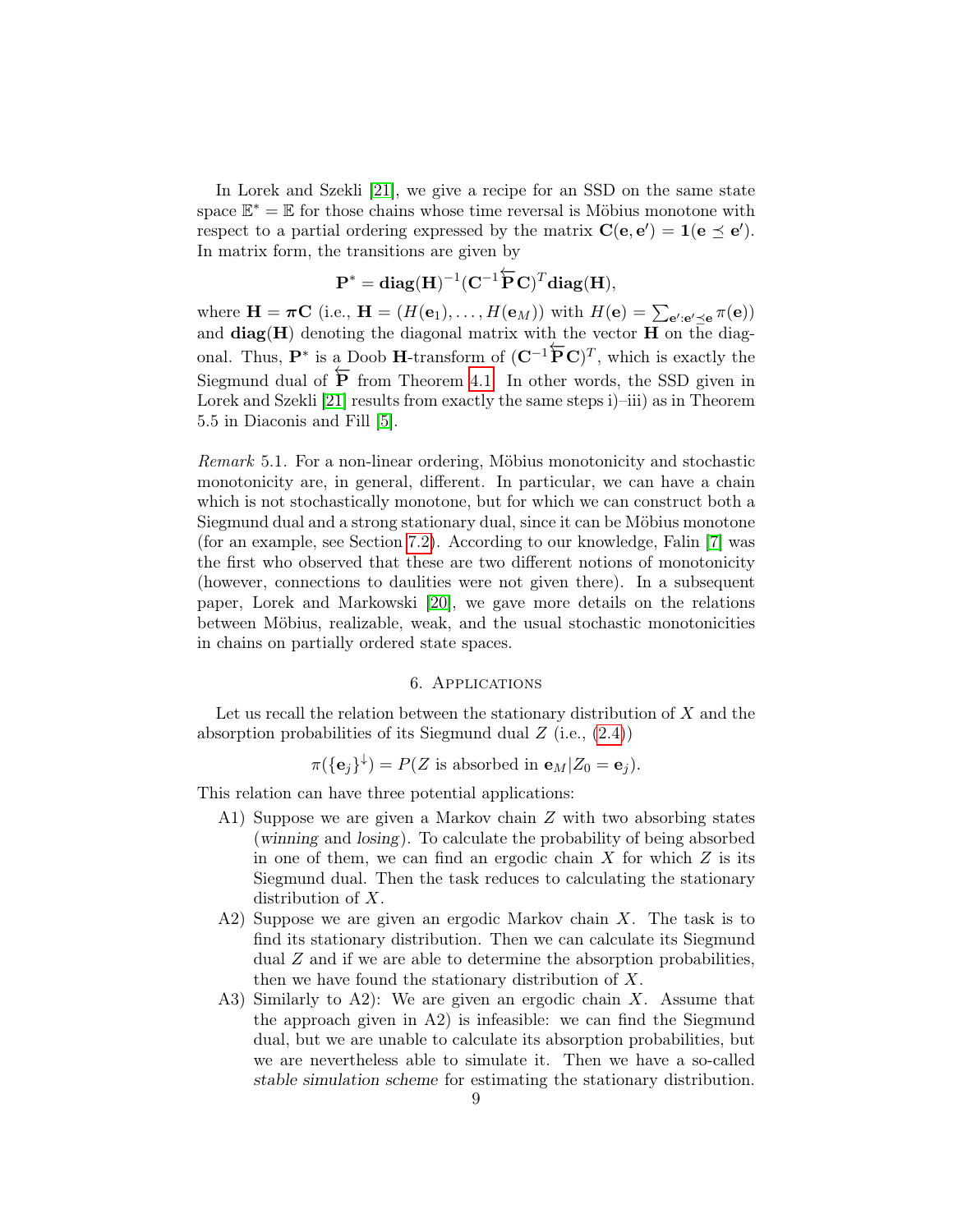To estimate  $\pi({\{\mathbf{e}}^{\}})$ , we calculate the Siegmund dual Z of X and simulate it several times, always starting the chain at e, and simply estimate the winning/losing probabilities. The value of  $\pi(e)$  can be estimated by estimating  $\pi({\{\mathbf{e}'\}})$  at several points  $\mathbf{e}'$ , see Remark [3.2.](#page-4-4)

In this section we provide two examples for each type of application. In Section [6.1](#page-9-0) (A1) we consider gambler's ruin problems: first we give a simple proof of the ruin probability in the gambler's ruin problem with arbitrary winning/losing probabilities, then we solve another version of the game. In Section [6.2](#page-13-0) (A2) we exploit the results from the literature on the ruin probabilities in the Fisher–Wright population model and on the 'gambler's ruin with catastrophes' problem to determine the stationary distribution of some chains. In the first one, we also determine its eigenvalues. Section [6.3](#page-16-0) (A3) includes stable simulation schemes and numerical results for the Ising model (on a circle) and a nonstandard tandem network of two stations. In both cases, an error analysis is provided.

### Stable simulation schemes vs Markov chain Monte Carlo methods.

Classical Markov chain Monte Carlo methods are mainly used to obtain a sample from the stationary distribution of given chain. They can however also be used to estimate  $\pi(A)$  for some subset A of the state space. For example, a natural estimator of  $\pi(A)$  is the sample proportion of visits to A, i.e.,  $\hat{\pi}^{MCMC}(A) = \frac{1}{n} \sum_{i=1}^{n} \mathbf{1}_A(X_i)$ , where  $\mathbf{1}_A$  is the indicator of A. However, the 'quality' of the estimation depends strongly on the rate of convergence of X to its stationary distribution. Such an estimator was considered in [\[1\]](#page-28-16). Estimating the stationary distribution at one state was considered in [\[15\]](#page-28-17). In contrast, for a stable simulation scheme, we do not need any knowledge about, e.g., the rate of convergence or the time to absorption, we simply run the Siegmund dual Z until it is absorbed. We thus actually estimate the mean of a Bernoulli random variable. This can be done by the Monte Carlo estimator, providing also a confidence interval (thus an error analysis can also be provided, which is done in Section [6.3\)](#page-16-0).

# <span id="page-9-0"></span>6.1. Application A1: Explicit formulas for the probabilities of winning and losing.

6.1.1. Application A1: Recovering the ruin probability in the one-dimensional gambler's ruin problem with arbitrary winning/losing probabilities. Consider the chain Z on  $\mathbb{E}^* = \{0, 1, \ldots, M\}$  with the transitions

<span id="page-9-1"></span>
$$
\mathbf{P}_Z(i,j) = \begin{cases} p_i & \text{if } j = i+1, \\ q_i & \text{if } j = j-1, \\ 1 - p_i - q_i & \text{if } j = i, \end{cases}
$$
(6.1)

with positive  $p_i, q_i$  such that  $p_i + q_i \leq 1$  for  $i = 1, ..., M - 1$  and  $p_0 = q_0 =$  $0, p_M = q_M = 0$ . This is a birth and death chain with two absorbing states, 0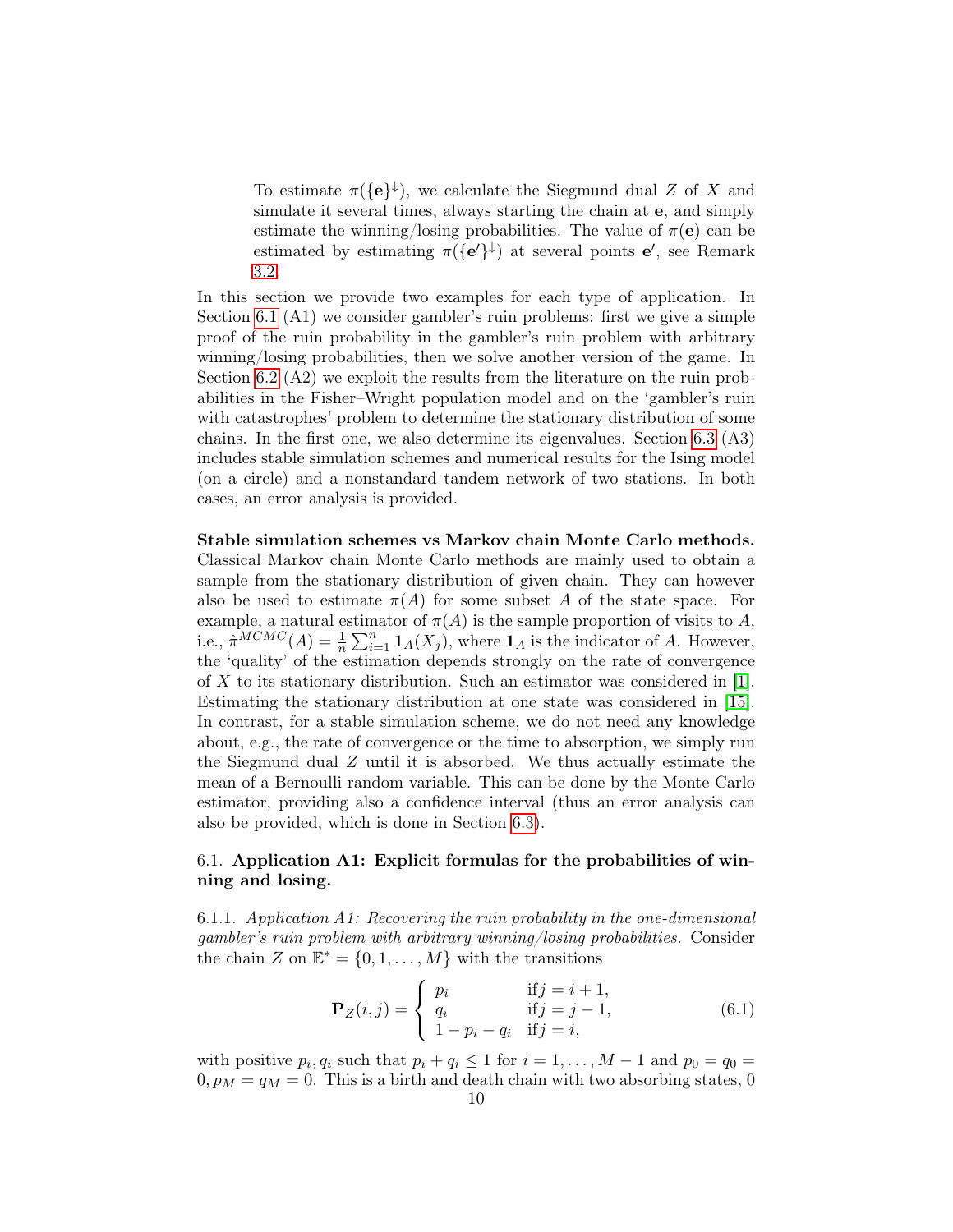and M, which can be thought of as a generalized one-dimensional gambler's ruin problem. We are interested in

$$
\rho(i) = P(\tau_M < \tau_0 | Z_0 = i),
$$

where  $\tau_i = \inf\{n \ge 0 : Z_n = i\}$ . The case  $p_i = p > 0, q_i = q > 0$  for  $i = 1, \ldots, M$  is the classical gambler's ruin problem. The formula for  $\rho(i)$ goes back to Parzen [\[24\]](#page-28-18) (Section 6-6, eq. (6.27)). We will recover the result via Siegmund duality with an additional assumption. This example is intended to present a simple, yet powerful, application of [\(2.4\)](#page-4-0) in the case of a total ordering.

Lemma 6.1. Consider the above generalized one-dimensional gambler's ruin problem. Assume that

<span id="page-10-0"></span>
$$
p_{i-1} + q_i \le 1, i = 1 \dots, M. \tag{6.2}
$$

Then we have

$$
\rho(i) = \frac{\sum_{n=1}^{i} \prod_{r=1}^{n-1} \left( \frac{q_r}{p_r} \right)}{\sum_{n=1}^{M} \prod_{r=1}^{n-1} \left( \frac{q_r}{p_r} \right)}.
$$

Proof. Because of assumption [\(6.2\)](#page-10-0), the matrix

$$
\mathbf{P}_X(i,j) = \begin{cases} q_i & \text{if } j = i+1, \\ p_{i-1} & \text{if } j = i-1, \\ 1 - p_{i-1} - q_i & \text{if } j = i, \end{cases}
$$

is the transition matrix of a chain X on  $\mathbb{E} = \{1, \ldots, M\}$ . It turns out that Z is a Siegmund dual of X. Using [\(2.3\)](#page-3-2), i.e.,  $\mathbf{P}_Z(j,i) = \mathbf{P}_X(i, \{j\}^{\downarrow}) - \mathbf{P}_X(i +$  $1,\{j\}^{\downarrow}$ , we have

$$
\begin{aligned}\n\mathbf{P}_Z(i, i-1) &= \mathbf{P}_X(i-1, \{i\}^{\downarrow}) - \mathbf{P}_X(i, \{i\}^{\downarrow}) = 1 - (1 - q_i) = q_i, \quad 1 < i \le M, \\
\mathbf{P}_Z(i, i+1) &= \mathbf{P}_X(i+1, \{i\}^{\downarrow}) - \mathbf{P}_X(i+2, \{i\}^{\downarrow}) = p_i, \quad 1 \le i < M, \\
\mathbf{P}_Z(i, i) &= \mathbf{P}_X(i, \{i\}^{\downarrow}) - \mathbf{P}_X(i+1, \{i\}^{\downarrow}) = 1 - q_i - p_i, \quad i \le M. \\
\mathbf{P}_Z(i, j) &= 0, \quad |i - j| > 1.\n\end{aligned}
$$

The first row is the only one which does not sum to 1 (it sums to  $1-q_1$ ). Thus we add one extra absorbing state, '0' (i.e.,  $\mathbb{E}^* = \{0\} \cup \mathbb{E} = \{0, 1, \ldots, M\}$ ) and transition  $P_Z(1, 0) = q_1$ , obtaining the chain given in [\(6.1\)](#page-9-1). Note that X is a birth and death chain on E with birth rate  $q_i$  and death rate  $p_{i-1}$ (both given that we are at state  $i$ ), thus its stationary distribution is

$$
\pi(n) = \frac{\prod_{r=1}^{n-1} \left(\frac{q_r}{p_r}\right)}{\sum_{k=1}^{M} \prod_{r=1}^{k-1} \left(\frac{q_r}{p_r}\right)}.
$$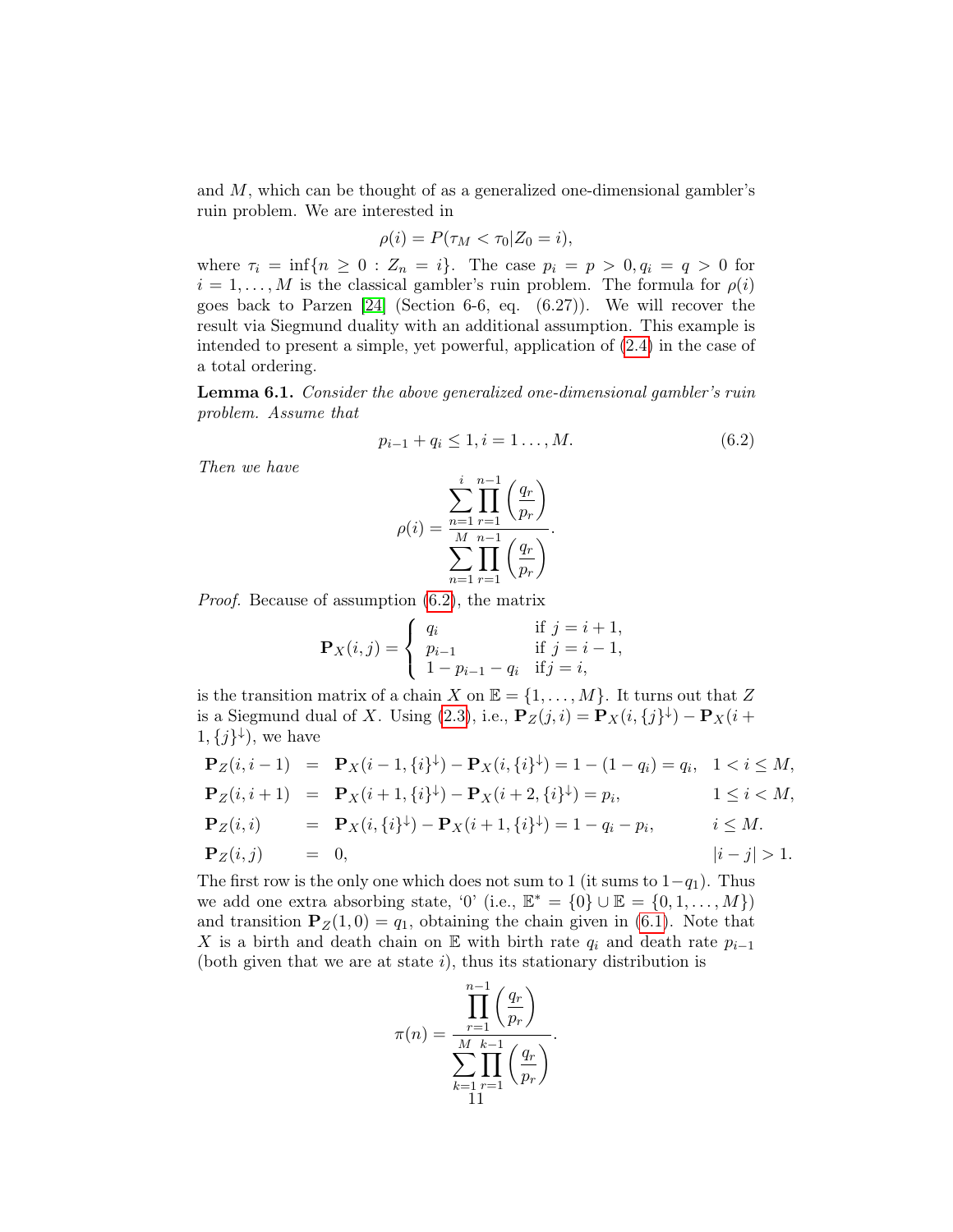Applying [\(2.4\)](#page-4-0) completes the proof.

*Remark* 6.2. The assumption  $(6.2)$  is equivalent to the stochastic monotonicity of the chain (w.r.t. the total ordering, for which it is equivalent to Möbius monotonicity) and is not essentially needed for a duality-based proof, see Lorek [\[19\]](#page-28-19) for details (where the more general, multidimensional gambler's ruin problem is considered).

6.1.2. Application A1: A nonsymmetric game: explicit formula for the probabilities of winning and losing. In this section we consider another 'gamblerruin like' game. The states of the game are  $(0, WON, LOST)$ . The state 0 means we have not yet either won or lost. The names of the other states speak for themselves. We start at state 0. At each step we can win with probability  $p > 0$ , lose with probability  $q > 0$ , or nothing can happen with probability  $1 - (p + q)$ . Of course, eventually we will end up in the WON or LOST state with probabilities  $p/(p+q)$  and  $q/(p+q)$  respectively.

Now consider the following generalization. We are given d games  $G_1, \ldots, G_d$ and parameters  $p_i, q_i, i = 1, ..., d$  such that  $\sum_{i=1}^{d} (p_i + q_i) \leq 1$ . We win the whole game if we win all the games  $G_1, \ldots, G_d$  and we lose the whole game if we lose at least one game  $G_i, i \in \{1, ..., d\}$ . If we win game  $G_i$ , we will not play it anymore. The generic state is either  $e_L :=$  LOST or  $e = (e(1), \ldots, e(d)), e(i) \in \{0, 1\}, i = 1, \ldots, d$ , where  $e(i) = 1$  means that we have already won game  $G_i$ . Write  $\mathbf{e}_W := (1, \ldots, 1)$ . At each step we can win the new game  $G_i$  with probability  $p_i$  (provided we have not won it already) or lose it with probability  $q_i$  (in which case we automatically lose the whole game), or we can do nothing, with the remaining probability  $1 - \sum_{i: e(i)=0} (p_i + q_i)$ . The described dynamics is a Markov chain, call it Z, on the state space  $\mathbb{E}^* = \{0,1\}^d \cup \{\mathbf{e}_L\}$ , with the following transitions:

<span id="page-11-0"></span>
$$
\mathbf{P}_{Z}(\mathbf{e}, \mathbf{e}') = \begin{cases} p_i & \text{if } \mathbf{e}' = \mathbf{e} + \mathbf{s}_i, \\ \sum_{i: \mathbf{e}(i) = 0} q_i & \text{if } \mathbf{e}' = \mathbf{e}_L, \mathbf{e} \neq \mathbf{e}_L, \\ 1 - \sum_{i: \mathbf{e}(i) = 0} (p_i + q_i) & \text{if } \mathbf{e}' = \mathbf{e} \neq \mathbf{e}_L, \\ 1 & \text{if } \mathbf{e}' = \mathbf{e} = \mathbf{e}_L, \end{cases} (6.3)
$$

where  $s_i = (0, \ldots, 0, 1, 0, \ldots, 0)$  with 1 at the *i*th coordinate. The chain has two absorbing states:  $e_L$  and  $e_W$  (we lose or we win). Eventually, the chain will be absorbed in one of them. A natural question arises: What is the probability of winning the whole game starting with an arbitrary set of already won games  $e' \in \mathbb{E}$ ? In other words, we want to calculate the following probabilities:

$$
\rho(\mathbf{e}') = P(\tau_{\mathbf{e}_M} < \tau_{\mathbf{e}_L} \mid Z_0 = \mathbf{e}'),
$$
\n
$$
12
$$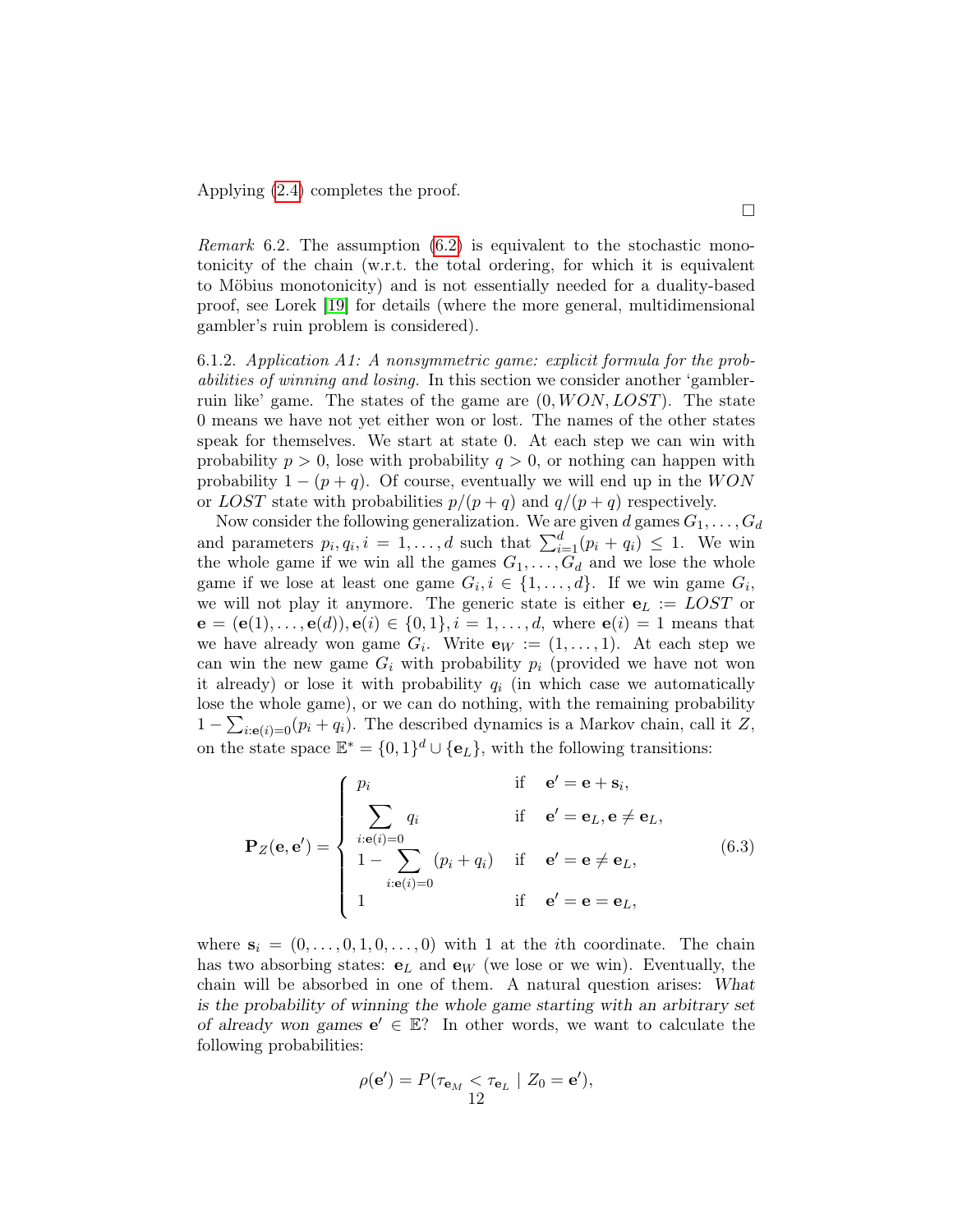where  $\tau_{\mathbf{e}} := \inf \{ n \geq 0 : Z_n = \mathbf{e} \}.$  To answer the question, consider first another chain, the nonsymmetric random walk X on  $\mathbb{E} = \{0,1\}^d$ , defined for the same parameters  $p_i, q_i, i = 1, \ldots, d$ , with the transitions

$$
\mathbf{P}_X(\mathbf{e}, \mathbf{e}') = \begin{cases} q_i & \text{if } \mathbf{e}' = \mathbf{e} + \mathbf{s}_i, \\ p_i & \text{if } \mathbf{e}' = \mathbf{e} - \mathbf{s}_i, \\ 1 - \sum_{i: \mathbf{e}(i) = 0} q_i - \sum_{i: \mathbf{e}(i) = 1} p_i & \text{if } \mathbf{e}' = \mathbf{e}. \end{cases}
$$

Under the mild assumption that at least for one state e we have that  $\mathbf{P}_X(\mathbf{e}, \mathbf{e}) > 0$ , the chain is ergodic with the stationary distribution

$$
\pi(\mathbf{e}) = \prod_{i:\mathbf{e}(i)=1} \frac{q_i}{p_i + q_i} \prod_{i:\mathbf{e}(i)=0} \frac{p_i}{p_i + q_i}.
$$

Let  $|\mathbf{e}| = \sum_{i=1}^{d} \mathbf{e}(i)$  (called a level of **e**). We consider the coordinate-wise ordering, i.e.  $\mathbf{e} \preceq \mathbf{e}'$  if  $\mathbf{e}(i) \preceq \mathbf{e}'(i)$  for all  $i = 1, \ldots, d$ . The state  $\mathbf{e}_1 =$  $(0, \ldots, 0)$  is the unique minimal state and  $e_M = (1, \ldots, 1)$  is the unique maximal one. Then  $(\mathbb{E}, \preceq)$  is a Boolean lattice with the following Möbius function: 00 Aug 2010

<span id="page-12-0"></span>
$$
\mu(\mathbf{e}, \mathbf{e}') = (-1)^{|\mathbf{e}'| - |\mathbf{e}|} \mathbf{1}(\mathbf{e} \preceq \mathbf{e}').
$$

To calculate the Siegmund dual, we have to calculate

$$
\mathbf{P}_Z(\mathbf{e}, \mathbf{e}') = \sum_{\mathbf{e}_2 \succeq \mathbf{e}'} \mu(\mathbf{e}', \mathbf{e}_2) \mathbf{P}_X(\mathbf{e}_2, \{\mathbf{e}\}^\downarrow). \tag{6.4}
$$

Consider the case  $\mathbf{e}' = \mathbf{e} + \mathbf{s}_i$ . Then there is one state  $\mathbf{e}_2 \succeq \mathbf{e} + \mathbf{s}_i$  in [\(6.4\)](#page-12-0) for which  $\mathbf{P}_X(\mathbf{e}_2, {\{\mathbf{e}\}}^\downarrow) > 0$ , namely  $\mathbf{e}_2 = \mathbf{e} + \mathbf{s}_i$ . We have

$$
\mathbf{P}_Z(\mathbf{e}, \mathbf{e} + \mathbf{s}_i) = \sum_{\mathbf{e}_2 \succeq \mathbf{e} + \mathbf{s}_i} \mu(\mathbf{e} + \mathbf{s}_i, \mathbf{e}_2) \mathbf{P}_X(\mathbf{e}_2, \{\mathbf{e}\}^{\downarrow}) = p_i.
$$

In Lorek and Szekli [\[21\]](#page-28-1) we calculated SSD of  $P_X$ . Thus, according to Section [5,](#page-7-0) we have also calculated its Siegmund dual. That is why we skip the remaining calcuations. It turns out that  $P_Z$  given in [\(6.3\)](#page-11-0) is the Siegmund dual of X. The chain X is thus Möbius monotone if and only if  $\sum_{i=1}^{d} (p_i +$  $q_i) \leq 1$ . Note that for any  $\mathbf{e} \in \mathbb{E}$ , we have  $\sum_{\mathbf{e'} \in \mathbb{E}} \mathbf{P}_Z(\mathbf{e}, \mathbf{e'}) = 1 - \sum_{i=\mathbf{e}}^{i-1} \mathbb{E} \mathbb{E} \mathbb{E} \mathbb{E} \mathbb{E} \mathbb{E} \mathbb{E} \mathbb{E} \mathbb{E} \mathbb{E} \mathbb{E} \mathbb{E} \mathbb{E} \mathbb{E} \mathbb{E} \mathbb{E} \mathbb{E} \mathbb{E} \$ We add one extra absorbing state, call it  $e<sub>L</sub>$ , and we end up exactly with the transitions given in  $(6.3)$ . Thus via  $(2.4)$ , we have

$$
\rho(\mathbf{e}') = \sum_{\mathbf{e} \preceq \mathbf{e}'} \prod_{i:\mathbf{e}(i)=1} \frac{q_i}{p_i + q_i} \prod_{i:\mathbf{e}(i)=0} \frac{p_i}{p_i + q_i}.
$$

For example, if  $p_i = p$  and  $q_i = q$  for all  $i = 1, \ldots, d$ , then we have

$$
\rho(\mathbf{e}') = \frac{1}{(p+q)^d} \sum_{\substack{\mathbf{e} \preceq \mathbf{e}' \\ |\mathbf{e}'|}} q^{|\mathbf{e}|} p^{d-|\mathbf{e}|}
$$
  

$$
= \frac{1}{(p+q)^d} \sum_{k=0}^{|\mathbf{e}'|} {\binom{|\mathbf{e}'|}{k}} q^k p^{d-k} = {\binom{p}{p+q}}^{d-|\mathbf{e}'|}.
$$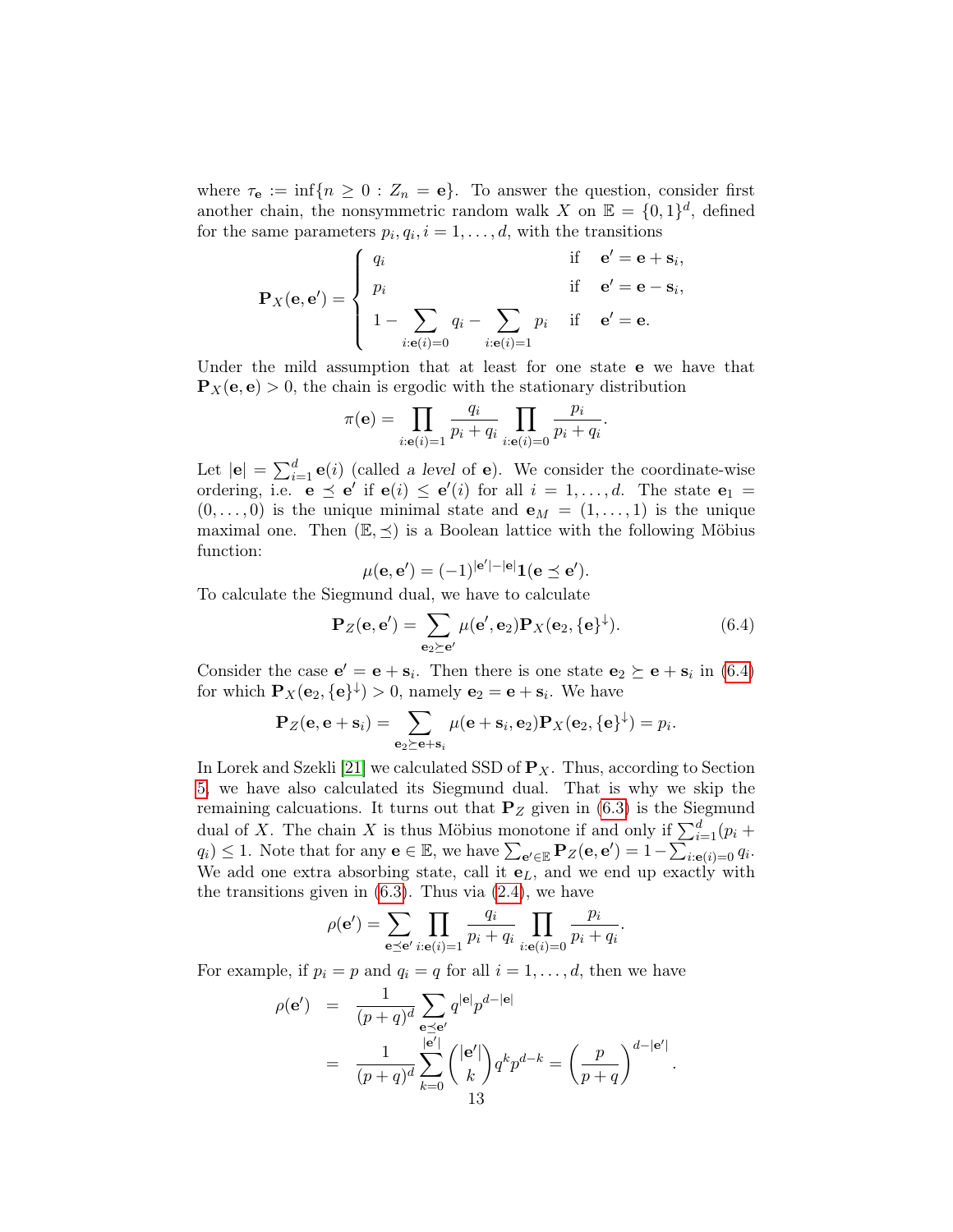Note that then of course the probability  $\rho(e')$  depends only on the level  $|e'|$ . In particular, for  $p = q$  we have that  $\rho(e') = 2^{|e'|-d}$ .

*Remark* 6.3. The matrix  $P_Z$  can be written as an upper triangular matrix, and thus we can read off the eigenvalues from the diagonal. Corollary [4.5](#page-7-1) implies that  $\lambda_A = 1 - \sum_{i \in A} (p_i + q_i), A \subseteq \{1, ..., d\}$  are the eigenvalues of  $\mathbf{P}_X$ .

# <span id="page-13-0"></span>6.2. Application A2: Explicit formulas for the stationary distribution of some chains.

6.2.1. Application A2: Finding the stationary distribution of an extension of the birth and death chain. Consider the classical birth and death chain on the state space  $\mathbb{E} = \{1, 2, ..., N\}$  with constant birth rate  $q > 0$  and death rate  $p > 0$ . Assume  $p \neq q$  and  $p + q < 1$ . Let X be the following modification of this birth and death chain: in addition, there is an extra probability  $1-p-q$ of going from any state to the maximal state  $N$ . Formally, the transitions of  $X$  are given by

<span id="page-13-1"></span>
$$
\mathbf{P}_X(i,j) = \begin{cases}\nq & \text{if } j = i+1, i = 1, ..., N-2, \\
1-p & \text{if } (i = N-1, j = N) \text{ or } (i = j = N), \\
p & \text{if } (j = i-1, i = 2, ..., N) \text{ or } (i = j = 1), \\
1-p-q & \text{if } i = 1, ..., N-2, j = N, \\
0 & \text{otherwise.} \n\end{cases}
$$
\n(6.5)

**Theorem 6.4.** Consider the Markov chain X on  $\mathbb{E} = \{1, \ldots, N\}$  with the transitions given in [\(6.5\)](#page-13-1). Assume that  $p \neq q$  and  $p + q < 1$ . Then the stationary distribution of the chain is given by

<span id="page-13-2"></span>
$$
\pi(k) = \frac{\left(\frac{1}{2p} \sum_{j=0}^{\lfloor \frac{k-1}{2} \rfloor} \binom{k}{2j+1} \gamma^j - \sum_{j=0}^{\lfloor \frac{k}{2} \rfloor - 1} \binom{k-1}{2j+1} \gamma^j \right)}{\sum_{j=0}^{\lfloor \frac{N-1}{2} \rfloor} \binom{N}{2j+1} \gamma^j} 2(2p)^{N-k+2}, \quad (6.6)
$$

where  $\gamma = (1 - 4pq)$ .

*Proof.* First, we will calculate the Siegmund dual of  $X$ . Consider the linear ordering  $\preceq:=\leq$  on E. The transitions of the Siegmund dual are then calcu-lated using [\(2.3\)](#page-3-2), i.e.,  $\mathbf{P}_Z(j,i) = \mathbf{P}_X(i, j) + \mathbf{P}_X(i+1, j)$ . Considering all the cases, we have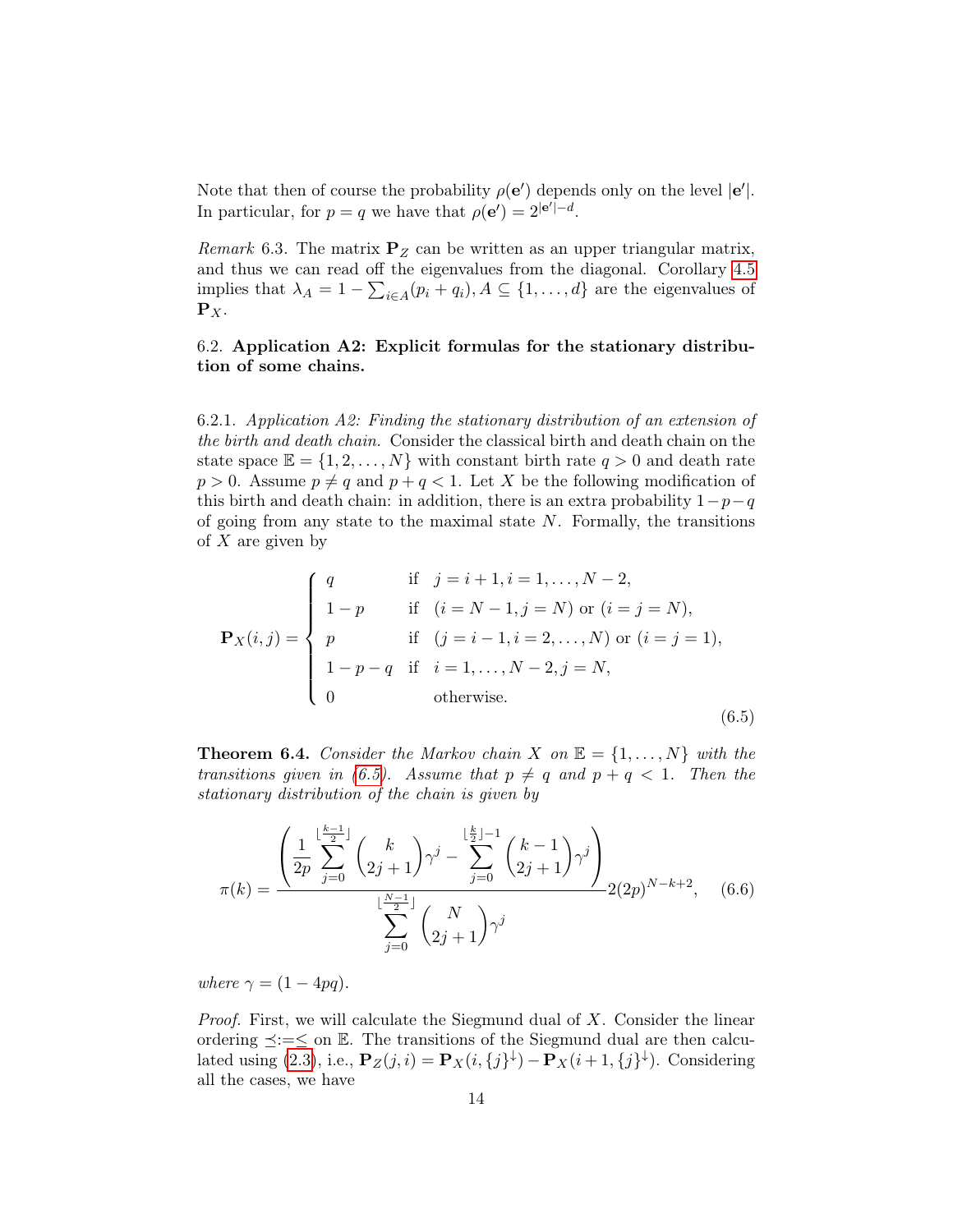$$
\begin{array}{rcl}\n\mathbf{P}_Z(j,j-1) & = & \mathbf{P}_X(j-1,\{j\}^{\downarrow}) - \mathbf{P}_X(j,\{j\}^{\downarrow}) \\
& = & q + p - p = q, \quad j = 2, \dots, N, \\
\mathbf{P}_Z(j,j+1) & = & \mathbf{P}_X(j+1,\{j\}^{\downarrow}) - \mathbf{P}_X(j+2,\{j\}^{\downarrow}) \\
& = & p - 0 = p, \quad j = 1, \dots, N-1, \\
\mathbf{P}_Z(N-1,N) & = & \mathbf{P}_X(N,\{(N-1)\}^{\downarrow}) = p, \\
\mathbf{P}_Z(N,N) & = & \mathbf{P}_X(N,\{N\}^{\downarrow}) = 1.\n\end{array}
$$

For every  $j = 1, ..., N - 1$  we have that  $\sum_i \mathbf{P}_z(j, i) < 1$ , more precisely

$$
\sum_{i=1}^{N} \mathbf{P}_Z(1, i) = p < 1,
$$
  
\n
$$
\sum_{i=1}^{N} \mathbf{P}(j, i) = p + q < 1, j = 2, ..., N - 1.
$$

Thus we add one extra state, call it '0', obtaining the transition matrix of the Siegmund dual Z on  $\mathbb{E}^* = \{0, 1, \ldots, N\}$ :

$$
\mathbf{P}_Z(i,j) = \begin{cases}\np & \text{if } j = i+1, i = 1, \dots, N-1, \\
q & \text{if } j = i-1, i = 2, \dots, N-1, \\
1-p & \text{if } i = 2, j = 1, \\
1-p-q & \text{if } i = 2, \dots, N-1, j = 0, \\
1 & \text{if } (i = j = 0) \text{ or } (i = j = N), \\
0 & \text{otherwise.} \n\end{cases}
$$
\n(6.7)

These are exactly the transitions corresponding to the 'gambler's ruin with catastrophes' considered in Hunter [\[14\]](#page-28-2). The ruin probability is given therein in eq. (2.6), the winning probability is (with  $\rho(0) = 0$ )

$$
\rho(k) = \frac{\left(\frac{1+\sqrt{1-4pq}}{2p}\right)^k - \left(\frac{1-\sqrt{1-4pq}}{2p}\right)^k}{\left(\frac{1+\sqrt{1-4pq}}{2p}\right)^N - \left(\frac{1-\sqrt{1-4pq}}{2p}\right)^N}.
$$

For a linear ordering, the relation [\(2.4\)](#page-4-0) is  $\pi({k}^{\downarrow}) = \rho(k)$ , thus

$$
\pi(k) = \rho(k) - \rho(k-1).
$$

The above relation and some elementary calculations using the binomial expansion

$$
(1 + \sqrt{x})^{k} - (1 - \sqrt{x})^{k} = 2\sqrt{x} \sum_{j=0}^{\lfloor \frac{k-1}{2} \rfloor} {k \choose 2j+1} x^{j}
$$
  
15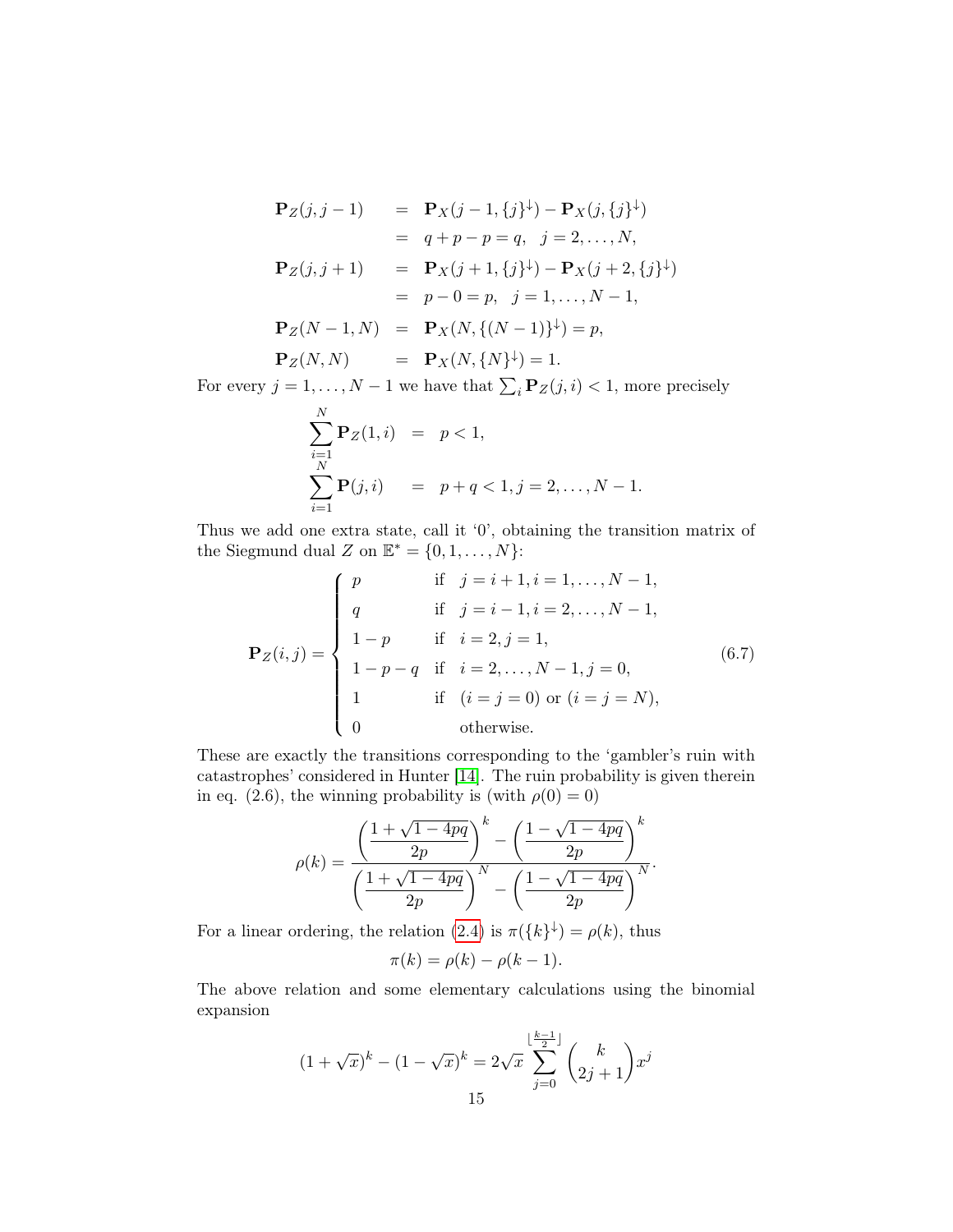yield  $(6.6)$  and thus complete the proof.

6.2.2. Application A2: Finding the stationary distribution, another example.

**Lemma 6.5.** Let X be a Markov chain on  $\mathbb{E} = \{1, \ldots, 2N\}$  with the following transition matrix:

$$
\mathbf{P}_X(i,j) = \frac{1}{(2N)^{2N}} \sum_{r=i}^{2N} {2N \choose r} \left[ j^r (2N-j)^{2N-r} - (j-1)^r (2N-j+1)^{2N-r} \right].
$$

Then the chain has a uniform stationary distribution, it is not reversible, and the eigenvalues are

$$
\lambda_k = \frac{k!}{(2N)^k} \binom{2N}{k}, \quad k = 1, \dots, N.
$$

*Proof.* We will calculate the transitions of the Siegmund dual  $Z$  of  $X$  with respect to the total ordering. To shorten the notation, let us write  $P_X(2N +$  $(1, j) = 0$  for any j. For any  $i, s \in \mathbb{E}$ , we have

$$
\mathbf{P}_X(i,s) - \mathbf{P}_X(i+1,s) \n= \frac{1}{(2N)^{2N}} {2N \choose i} [s^i (2N-s)^{2N-i} - (s-1)^i (2N-s+1)^{2N-i}].
$$

Using  $(2.3)$  we have

$$
\mathbf{P}_Z(j,i) = \mathbf{P}_X(i,\{j\}^{\downarrow}) - \mathbf{P}_X(i+1,\{j\}^{\downarrow}) = \sum_{s=1}^j (\mathbf{P}_X(i,s) - \mathbf{P}_X(i+1,s))
$$

$$
= \frac{1}{(2N)^{2N}} {2N \choose i} j^i (2N-j)^{2N-i} = {2N \choose i} \left(\frac{j}{2N}\right)^i \left(1 - \frac{j}{2N}\right)^{2N-i}
$$

For every  $j < 2N$  we have  $\sum_i \mathbf{P}_z(j, i) < 1$ , thus we add one extra absorbing state, call it '0', and set  $\mathbf{P}(j,0) = 1 - \sum_{s=1}^{2N} \mathbf{P}_z(j,s)$ . These are exactly the transitions of the so-called Fisher–Wright population model (see, e.g., Ewens  $[6]$ . The states 0 and 2N are absorbing. It is known that for this model  $P(Z \text{ is absorbed in } 2N | Z_0 = i) = \frac{i}{2N}$ , thus the relation [\(2.4\)](#page-4-0) implies that  $\pi(1) = \pi({1}^{\downarrow}) = P(Z \text{ is absorbed in } 2N | Z_0 = 1) = \frac{1}{2N}$  and for  $i > 1$ we have  $\pi(i) = \pi(\{i\}^{\downarrow}) - \pi(\{i-1\}^{\downarrow}) = \frac{i}{2N} - \frac{i-1}{2N}$  $\frac{i-1}{2N}$ . It is easy to verify that  $X$  is not reversible. The eigenvalues of the Fisher–Wright model are  $\lambda_k = \frac{k!}{(2N)!}$  $\frac{k!}{(2N)^k}$  $\binom{2N}{k}$  $(k)$ ,  $k = 0, ..., N$ , as shown in Feller [\[8\]](#page-28-21). Applying Corollary [4.5](#page-7-1) completes the proof.

Remark 6.6. It is relatively easy to show directly that the uniform distribution is the stationary distribution of  $X$ . However, finding directly the eigenvalues seems to be a challenging task.

.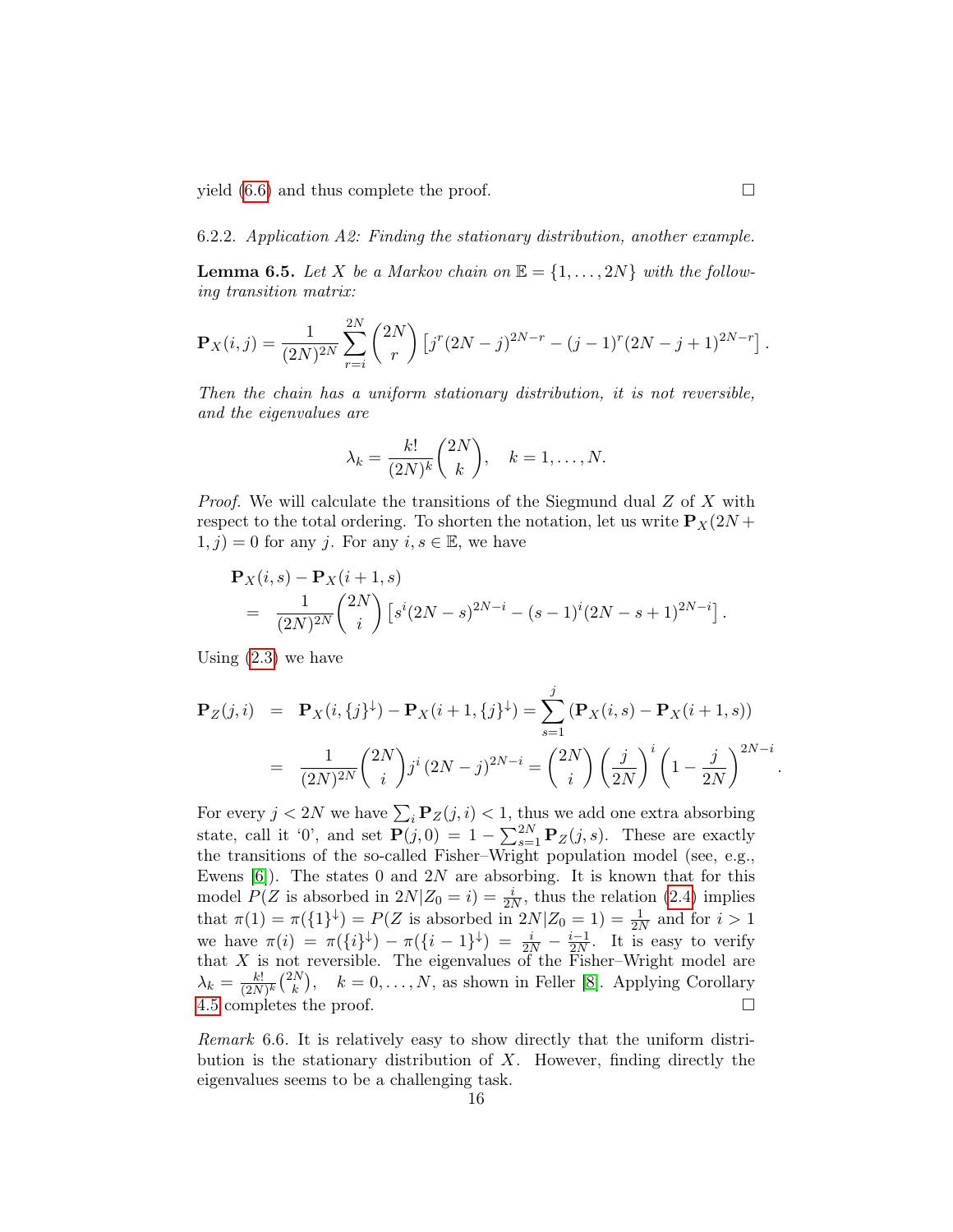<span id="page-16-0"></span>6.3. Application A3: Stable simulation schemes. We will present two examples: a nonstandard two-node closed tandem network with an unknown stationary distribution, and the Ising model on a circle. In both cases, simulations for some concrete sets of parameters are provided. The procedure is the following:

- For an ergodic chain X on  $\mathbb{E} = {\mathbf{e}_1, \dots, \mathbf{e}_M}$  (denote its stationary distribution by  $\pi$ ), calculate its Siegmund dual Z with respect to a partial ordering  $\preceq$  on  $\mathbb{E}^* = {\mathbf{e}_0} \cup \mathbb{E}$ .
- For all **e**, simulate *n* chains  $Z^{(1)}, \ldots, Z^{(n)}$  independently, each starting at e.
- Estimate  $\pi({\bf e}^{\downarrow})$  via [\(2.4\)](#page-4-0) with the Monte Carlo estimator

$$
\hat{\pi}(\{\mathbf{e}\}^{\downarrow}) = \frac{1}{n} \sum_{i=1}^{n} Y_j,
$$

where  $Y_j = \mathbf{1}(Z^{(j)}$  is absorbed in  $\mathbf{e}_M | Z_0^{(j)} = \mathbf{e}$ . • Finally, approximate  $\pi(e)$  by (see Remark [3.2\)](#page-4-4)

$$
\hat{\pi}(\mathbf{e}) = \sum_{\mathbf{e}' \preceq \mathbf{e}} \mu(\mathbf{e}', \mathbf{e}) \hat{\pi}(\{\mathbf{e}'\}^{\downarrow}),
$$

where  $\mu$  is the Möbius function of the partial ordering  $\preceq$ .

Remark 6.7. In practice, we usually deal with chains on a huge state space, and our goal is to approximate  $\pi$  at a given point **e**. We then do not have to start the chains at every state (which is infeasible), but only for  ${e' :$  $\mu(\mathbf{e}', \mathbf{e}) \neq 0$ .

In other words, we estimate the mean of the Bernoulli random variable Y with  $\pi({\bf e}^{\downarrow})$  being its success probability (and thus the mean). From the Central Limit Theorem, we know that  $\pi({\{\mathbf{e}}^{\}\}\)$  is in the interval  $\left(\hat{Y}_n - z_{1-\alpha/2} \frac{\sigma_Y}{\sqrt{n}}, \hat{Y}_n + z_{1-\alpha/2} \frac{\sigma_Y}{\sqrt{n}}\right)$ ) with probability (approximately)  $1 - \alpha$ , where  $\sigma_Y^2 = \pi({\{\mathbf{e}\}}^{\downarrow})(1 - \pi({\{\mathbf{e}\}}^{\downarrow}))$  is the variance of Y and  $z_{1-\alpha/2}$  is the  $\alpha$ th quantile of the standard normal distribution. For a typical  $\alpha = 0.05$  (then  $z_{1-0.025} = 1.96$ , we want to control the error  $err = \frac{1.96\sigma_Y}{\sqrt{n}}$ . Since  $\sigma_Y^2 \leq \frac{1}{4}$  $\frac{1}{4}$ , it is enough to run at least

<span id="page-16-1"></span>
$$
n = \left(\frac{1.96}{2err}\right)^2\tag{6.8}
$$

simulations for any e.

<span id="page-16-2"></span>6.3.1. Application A3: A stable simulation scheme for a nonstandard tandem network of two servers. In this section we will present a two-node closed tandem network with an unknown stationary distribution. Studying the absorption probability in the resulting Siegmund dual chain is a rather complicated task. We will present a stable simulation scheme and will estimate the stationary distribution for some concrete parameters. It is also worth noting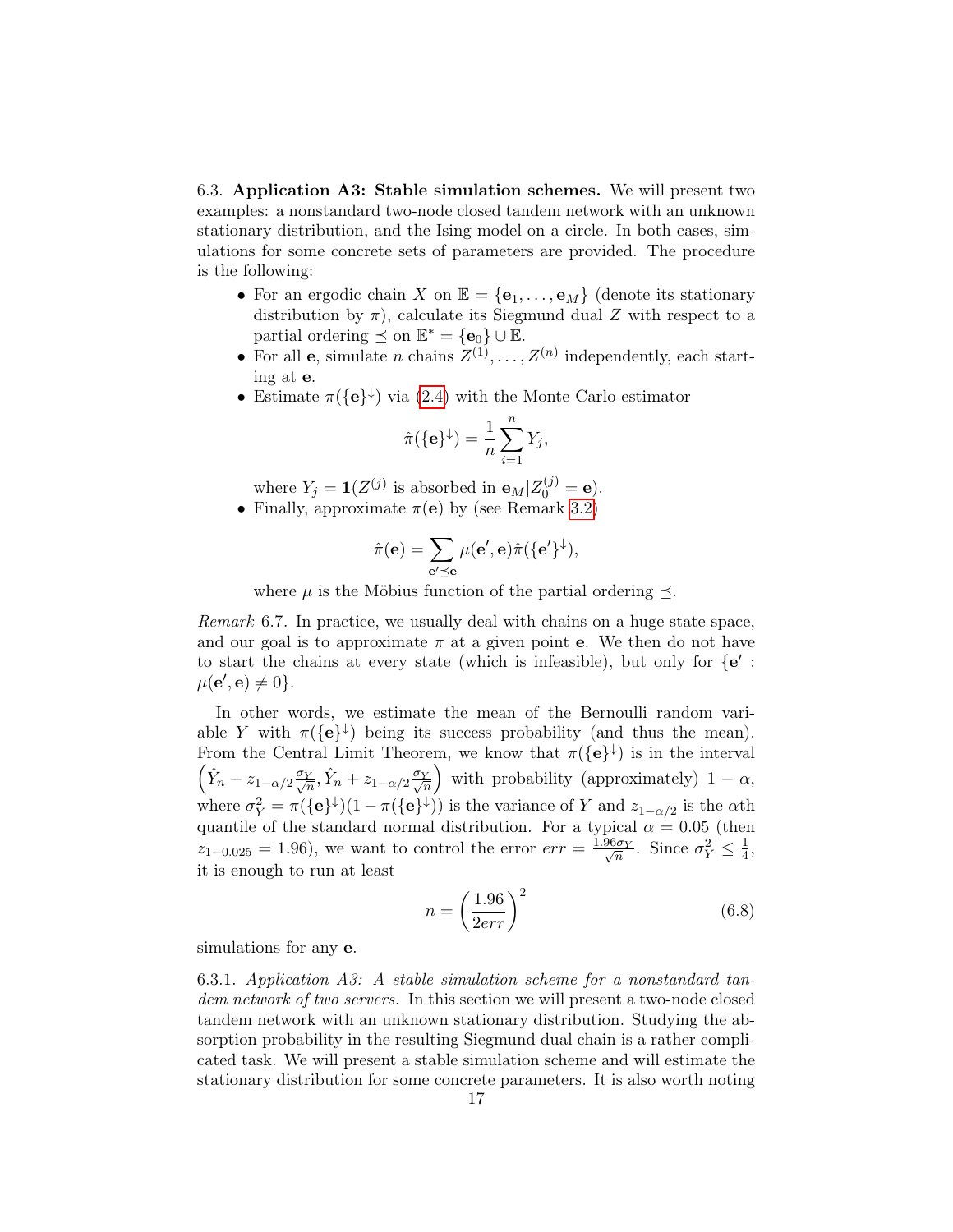that the structure of the resulting Siegmund dual is interesting: e.g., once it hits a barrier, it will not leave it, for details, see below.

Consider a tandem network of two stations, each with a finite buffer of size N. Denote the chain by  $X \equiv (X)_{n \geq 0}$  with state space  $\mathbb{E} = \{0, \ldots, N\}^2$ , where  $(x, y)$  is the state in which there are x customers at server 1 and y customers at server 2.

When  $x > 0$  and  $y < N$ , the system operates as the following classical tandem: with probability  $\lambda_1$  there is an arrival at station 1 (if  $x < N$ ); with probability  $\lambda_2$  there is an arrival at station 2 (if  $y < N$ ); with probability  $\mu_1$  customers traverse from server 1 to server 2; with probability  $\mu_2$  the customer from server 2 leaves the network (if  $y > 0$ ); with the remaining probability nothing happens. Without loss of generality we may assume that  $\lambda_1 + \mu_1 + \lambda_2 + \mu_2 = 1$ . However, at the borders  $x = 0$  and  $y = N$ , the system operates differently from the classical tandem: when  $x = 0$ , the probability of arrival at station 2 is  $\lambda_2 + \mu_1$  (if  $y < N$ ) and when  $y = N$ there is a departure from server 1 with probability  $\mu_1$  (if  $x > 0$ ). This can be seen as a modification of the standard Gordon–Newell network. A similar modification (of the Jackson network, i.e., with a countable state space) was considered in Foley and McDonald [\[10\]](#page-28-3), where the rough asymptotics (and large deviations) were derived, showing that a relatively slight modification (only at the borders) changes the stationary distribution dramatically. The transitions of the chain are as follows:

$$
\mathbf{P}_X((x, y), (x', y')) =
$$
\n
$$
\begin{cases}\n\lambda_1 & \text{if } (x' = x + 1, y' = y) \text{ or } (x = x' = N, 0 < y' = y < N), \\
\lambda_2 & \text{if } (y' = y + 1, x' = x > 0) \text{ or } (0 < x' = x < N, y' = y = N), \\
\mu_1 & \text{if } (x' = x - 1, y' = y + 1) \text{ or } (x' = x - 1, y' = y = N), \\
\mu_2 & \text{if } (y' = y - 1, x' = x) \text{ or } (x' = x < N, y' = y = 0), \\
\mu_1 + \lambda_2 & \text{if } (y' = y + 1, x' = x = 0) \text{ or } (x' = x = 0, y' = y = N), \\
\mu_2 + \lambda_1 & \text{if } x' = x = N, y' = y = 0, \\
\lambda_1 + \lambda_2 & \text{if } x' = x = y' = y = N.\n\end{cases}
$$
\n(6.9)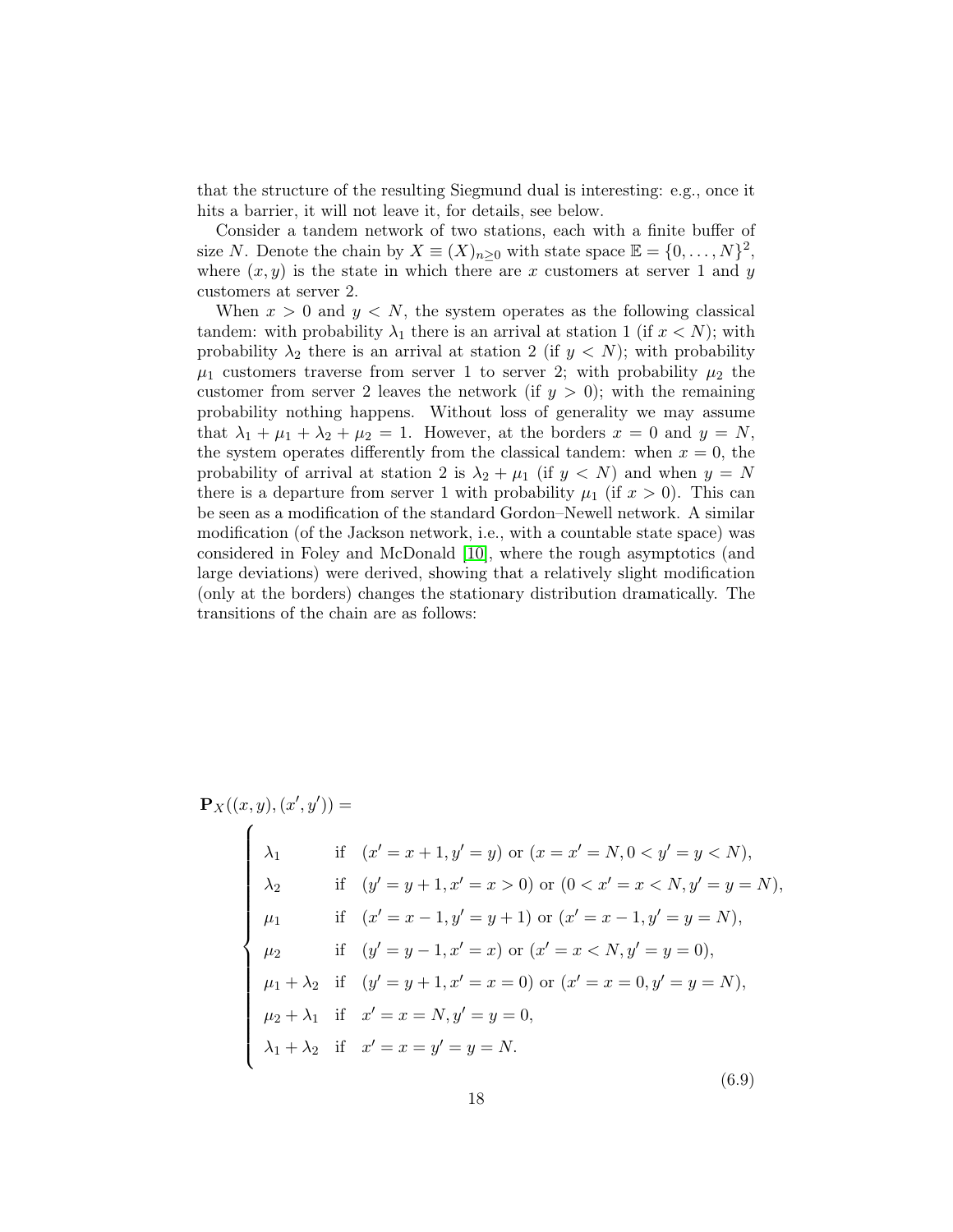Consider the coordinate-wise ordering, i.e.,  $(x, y) \preceq (x', y') \iff x \leq x'$  and  $y \leq y'$ . Then the Möbius function is

$$
\mu((x, y), (x', y')) = \begin{cases}\n1 & \text{if } (x' = x \text{ and } y' = y) \text{ or } \\
-x' = x + 1 \text{ and } y' = y + 1, \\
-x' = x + 1 \text{ and } y' = y \text{ or } \\
(x' = x \text{ and } y' = y + 1), \\
0 & \text{otherwise.} \end{cases}
$$
\n(6.10)

We will calculate the transition matrix  $P_Z$  of the Siegmund dual Z directly from Theorem [4.1:](#page-5-0)

$$
\mathbf{P}_Z((x_1, y_1), (x_2, y_2)) =
$$
  

$$
\sum_{(x,y)\succeq (x_2, y_2)} \mu((x_2, y_2), (x, y)) \mathbf{P}_Y((x, y), (x_1, y_1)^{\downarrow}),
$$

where  $\mathbf{P}_Y((x,y),(x_1,y_1)^\downarrow):=$   $\qquad \sum$  $(x', y') \preceq (x_1, y_1)$  $\mathbf{P}_Y((x,y),(x',y'))$ . With our Möbius

function  $\mu$  we have

<span id="page-18-0"></span>
$$
\mathbf{P}_Z((x_1, y_1), (x_2, y_2))
$$
\n
$$
= \mathbf{P}_Y((x_2, y_2), (x_1, y_1)^{\downarrow}) - \mathbf{P}_Y((x_2 + 1, y_2), (x_1, y_1)^{\downarrow})
$$
\n
$$
- \mathbf{P}_Y((x_2, y_2 + 1), (x_1, y_1)^{\downarrow}) + \mathbf{P}_Y((x_2 + 1, y_2 + 1), (x_1, y_1)^{\downarrow}),
$$
\n(6.11)

where we should understand that, for example, for  $y_2 = N$  the corresponding terms, in this case  $\mathbf{P}_Y((x_2,y_2+1),(x_1,y_1)^{\downarrow})$  and  $\mathbf{P}_Y((x_2+1,y_2+1),(x_1,y_1)^{\downarrow}),$ are equal to 0. Let us start with the case  $x_1, x_2, y_1, y_2 > 1$  and  $x_1, x_2, y_1, y_2 <$ N. Then using [\(6.11\)](#page-18-0) we have, for example,

$$
\begin{split} \mathbf{P}_Z((x_1, y_1), (x_1 - 1, y_1)) \\ &= \mathbf{P}_Y((x_1 - 1, y_1), (x_1, y_1)^\downarrow) - \mathbf{P}_Y((x_1, y_1), (x_1, y_1)^\downarrow) \\ &- \mathbf{P}_Y((x_1 - 1, y_1 + 1), (x_1, y_1)^\downarrow) + \mathbf{P}_Y((x_1, y_1 + 1), (x_1, y_1)^\downarrow) \\ &= \lambda_1 + \mu_2 - \mu_2 - \mu_2 + \mu_2 = \lambda_1. \end{split}
$$

We also have  $P_Z((x_1, y_1), (x_1 - k, y_1)) = 0$  for  $k = 1, ..., x_1 - 1$ . Considering some possible transitions to the border of the state space:

$$
\mathbf{P}_Z((x_1, y_1), (0, y_1 - 1))
$$
  
=  $\mathbf{P}_X((0, y_1 - 1), (x_1, y_1)^{\downarrow}) - \mathbf{P}_X((1, y_1 - 1), (x_1, y_1)^{\downarrow})$   
 $-\mathbf{P}_X((0, y_1), (x_1, y_1)^{\downarrow}) + \mathbf{P}_X((1, y_1), (x_1, y_1)^{\downarrow})$   
=  $1 - 1 - (\lambda_1 + \mu_2) + (\mu_2 + \lambda_1) = 0.$ 

We will skip the rest of the (lengthy) calculations, but considering it on a case-by-case basis, X turns out to be Möbius monotone. We add one extra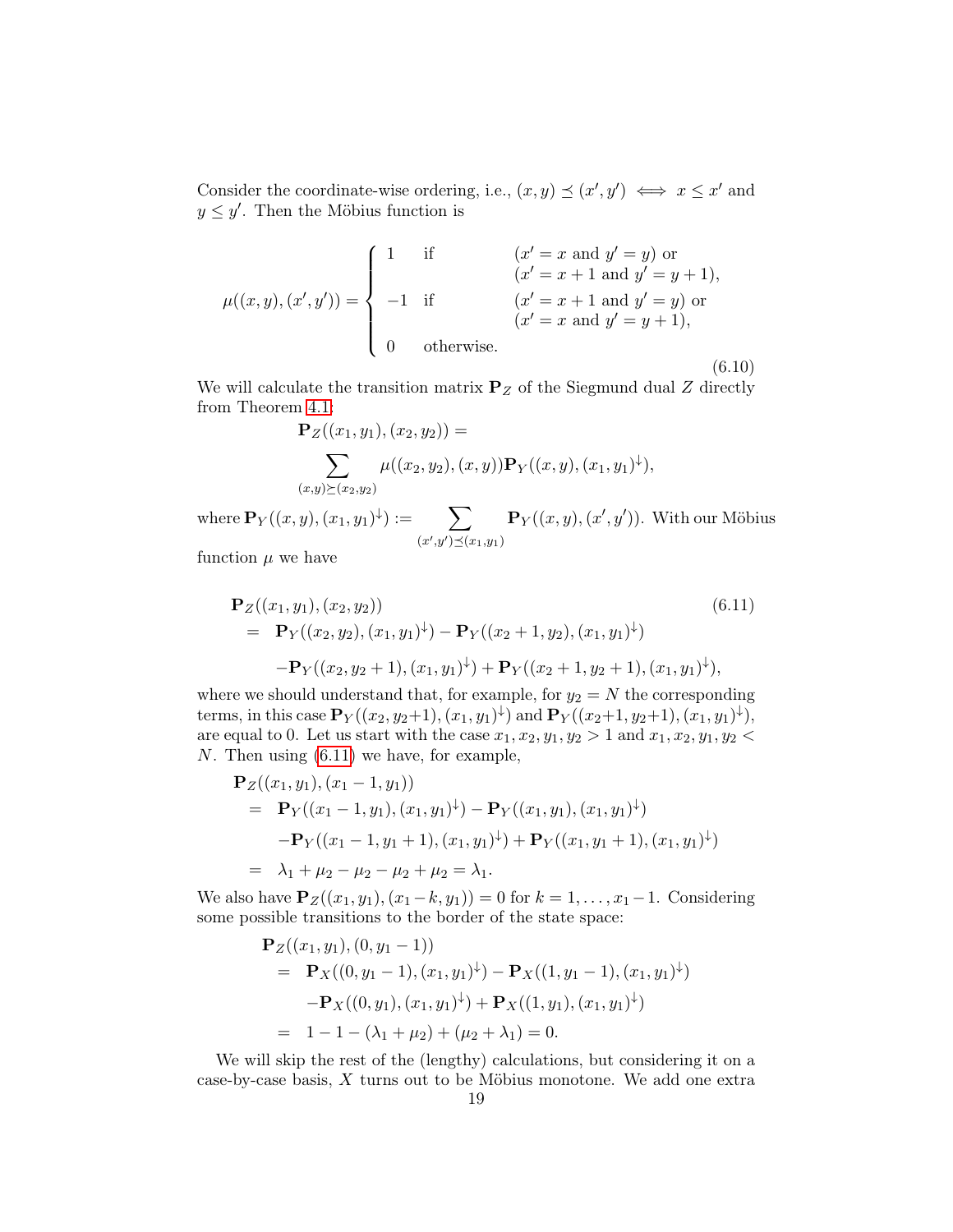state, let us name it  $(+\infty, +\infty)$ . The transitions of the Siegmund dual are as follows:

 ${\bf P}_Z((x,y),(x',y')) =$ 

$$
\begin{cases}\n\lambda_1 & \text{if } (N-1 > x' = x - 1, y' = y) \\
\text{or } (x' = x = N, y' = y < N) \\
\text{or } (x = 0, y > 0, x' = +\infty, y' = +\infty), \\
\lambda_2 & \text{if } N-1 > y' = y - 1, x' = x < N, \\
\mu_1 & \text{if } x' = x + 1, N - 1 > y' = y - 1 \\
\text{or } x' = x + 1, y' = y = N, \\
\mu_2 & \text{if } x' = x, y' = y + 1, \\
\mu_1 + \lambda_2 & \text{if } (N-1 > y' = y - 1, x' = x = N) \\
\text{or } (x > 0, y = 0, x' = +\infty, y' = +\infty), \\
\mu_2 + \lambda_2 & \text{if } x' = x < N, y' = y = N \\
\lambda_1 + \lambda_2 + \mu_1 & \text{if } x = 0, y = 0, x' = +\infty, y' = +\infty, \\
1 & \text{if } (x' = x = y' = y = N) \\
\text{or } (x' = x = y' = y = +\infty).\n\end{cases}
$$
\n(6.12)

Note that outside the borders, the transitions look like a reversed network (however, note that this is not the usual time reversal). The behavior on the borders is different. First, the chain can go to  $(+\infty, +\infty)$  only from states of the form  $(0, y)$  or  $(x, 0)$ . Second, once the process is on the 'upper'  $((x, N))$ or the 'right'  $((N, y))$  border, it behaves like the usual, absorbing birth and death chain with probabilities of being killed only possible on  $(0, N)$  and  $(N, 0)$  respectively. On the upper border, the birth rate is  $\mu_1$  and the death rate is  $\lambda_1$ , whereas on the right border, the birth rate is  $\mu_2$  and the death rate is  $\mu_1 + \lambda_2$ .

One can also notice a similar behaviour (i.e., not leaving the borders) in the strong stationary dual for the two-node network representing two independent servers, see Lorek and Szekli [\[22\]](#page-28-22) for details.

Stable simulation scheme. We will estimate the stationary distribution of the tandem for  $N = 5$  (thus the state space is  $\mathbb{E} = \{0, \ldots, 5\}^2$  with  $|\mathbb{E}| = 36$ ) with parameters  $\lambda_1 = \frac{3}{16}, \lambda_2 = \frac{1}{16}, \mu_1 = \mu_2 = \frac{6}{16}$ . The simulations were performed in The Julia Language. We consider two levels of accuracy:  $err_1 = 0.005$  and  $err_2 = 0.0005$ . Using [\(6.8\)](#page-16-1) we calculate a sufficient number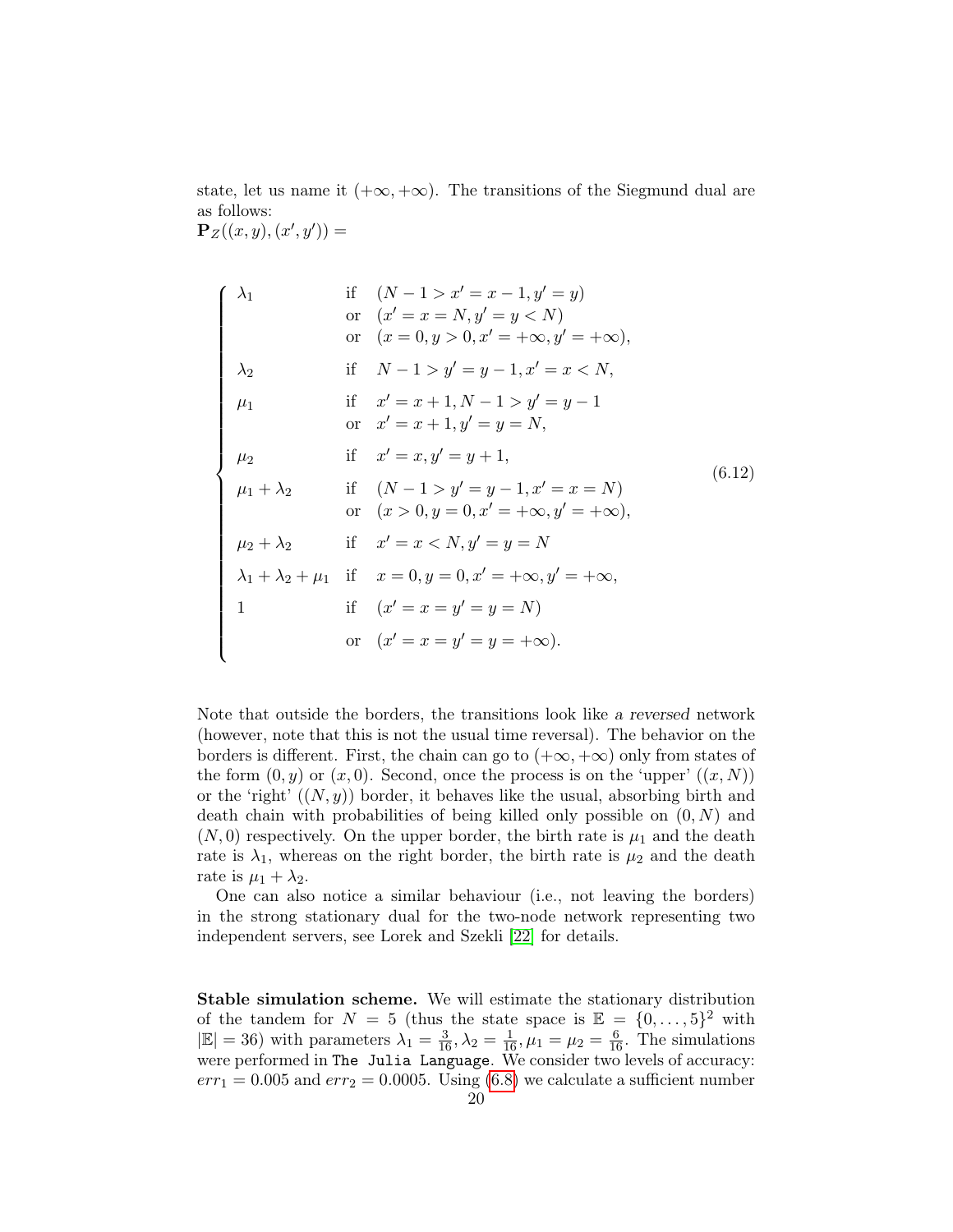of simulations:

$$
err_1 = 0.005 : \left(\frac{1.96}{0.01}\right)^2 = 3.8416 \cdot 10^4 \le 4 \cdot 10^4 =: n_1,
$$
  

$$
err_2 = 0.0005 : \left(\frac{1.96}{0.01}\right)^2 = 3.8416 \cdot 10^6 \le 4 \cdot 10^6 =: n_2.
$$

Once we estimate  $\pi({x,y}^{\downarrow})$  by  $\hat{\pi}({x,y}^{\downarrow})$ , we estimate  $\pi(x,y)$  by (see Remark [3.2\)](#page-4-4)

<span id="page-20-0"></span>
$$
\hat{\pi}(x,y) = \sum_{(x',y') \preceq (x,y)} \mu((x',y'),(x,y))\hat{\pi}(\{(x',y')^{\downarrow})
$$
\n
$$
= \hat{\pi}(\{(x,y)\}^{\downarrow}) - \hat{\pi}(\{(x-1,y)\}^{\downarrow})
$$
\n
$$
- \hat{\pi}(\{(x,y-1)\}^{\downarrow}) + \hat{\pi}(\{(x-1,y-1)\}^{\downarrow}),
$$
\n(6.13)

(where we should understand that  $\hat{\pi}(\{(x,y)\}^{\downarrow}) = 0$  if some coordinate is negative). The results of the simulations are presented in Table [1.](#page-21-0) Besides estimating the stationary distribution, we also estimate the mean  $(\hat{\tau})$  and the standard deviation  $(\hat{\sigma}^2)$  of time till absorption.

Although it is not included in the Table [1,](#page-21-0) repeating the simulations for  $n_2 = 4 \cdot 10^6$  several times yields estimators of  $\pi$  which always agree to the first three decimal places. The total variation distance between two such estimations was always  $\leq 0.0071$ .

6.3.2. Application A3: Stable simulation scheme for the Ising model on a circle. Let  $G = (V, E)$  be a finite graph. Let  $\mathbb{E} = \{-1, 1\}^V$  (set of so-called configurations). The Ising model on graph G with parameter  $\beta \geq 0$  is the probability measure on E given by

$$
\pi(\mathbf{e}) = \frac{1}{C_{\beta}} exp\left(\beta \sum_{\{x,y\} \in E} \mathbf{e}(x) \mathbf{e}(y)\right),\,
$$

where sum is over all edges of the graph and  $C_\beta$  is a normalizing constant (hard to compute in general). We shall consider G being a circle, i.e.,  $V =$  $\{0, \ldots, N-1\}$  and  $E = \{(i, (i+1) \mod N) : i = 0, \ldots, N-1\}$ . The distribution is then of form

$$
\pi(\mathbf{e}) = \frac{1}{Z} exp\left(\beta \sum_{i=0}^{N-1} \mathbf{e}(i)\mathbf{e}(i+1)\right),\tag{6.14}
$$

where we always perform addition modulo N. Let X on  $E$  be the classical Gibbs sampler for this model, it has the following dynamics. Given  $X_k = e$ ,

• Choose vertex  $i \in V$  with probability  $\frac{1}{N}$ .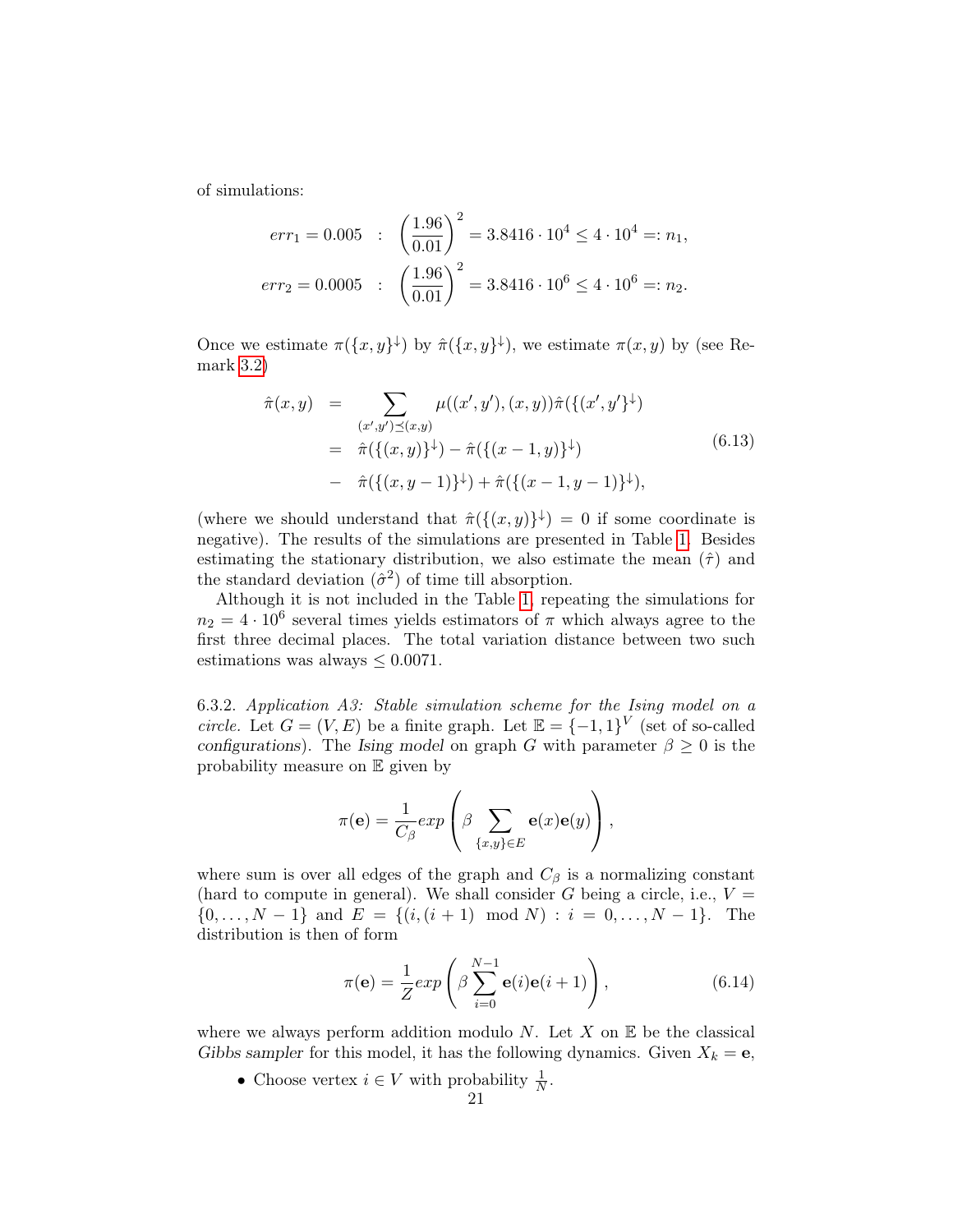| $y\backslash x$ |                  | $\Omega$  | 1         | $\mathfrak{D}$ | 3          | $\overline{4}$ | 5          |
|-----------------|------------------|-----------|-----------|----------------|------------|----------------|------------|
|                 | $\hat{\pi}$      | 0.030349  | 0.051093  | 0.064          | 0.089953   | 0.115488       | 0.152256   |
| $\Omega$        | $\hat{\tau}$     | 3.432581  | 6.516953  | 8.838628       | 10.490814  | 11.159698      | 10.898512  |
|                 | $\hat{\sigma}^2$ | 37.126458 | 71.878733 | 92.804187      | 107.71656  | 110.579045     | 107.214705 |
|                 | $\hat{\pi}$      | 0.027628  | 0.029558  | 0.046256       | 0.04214    | 0.053326       | 0.061907   |
| 1               | $\hat{\tau}$     | 5.174186  | 9.379605  | 12.625         | 14.243023  | 14.688047      | 13.80893   |
|                 | $\hat{\sigma}^2$ | 59.11922  | 89.951922 | 104.240892     | 102.786725 | 99.409276      | 96.261684  |
|                 | $\hat{\pi}$      | 0.02193   | 0.023814  | 0.018767       | 0.026605   | 0.01507        | 0.019116   |
| $\overline{2}$  | $\hat{\tau}$     | 5.92793   | 10.416093 | 13.449814      | 14.923465  | 14.533163      | 12.371256  |
|                 | $\hat{\sigma}^2$ | 68.774475 | 94.621951 | 97.120298      | 91.983189  | 90.545936      | 84.547763  |
|                 | $\hat{\pi}$      | 0.014721  | 0.011116  | 0.01714        | $4.7e-5$   | 0.014814       | 0.004      |
| 3               | $\hat{\tau}$     | 6.109372  | 10.44014  | 13.141         | 13.863535  | 12.545814      | 9.115233   |
|                 | $\hat{\sigma}^2$ | 70.331045 | 92.117536 | 88.790347      | 84.163846  | 83.647753      | 72.533966  |
|                 | $\hat{\pi}$      | 0.00893   | 0.008651  | 0.00093        | 0.010442   | 0.005093       | 0.001233   |
| $\overline{4}$  | $\hat{\tau}$     | 5.829372  | 9.947884  | 12.078233      | 12.073163  | 9.741093       | 4.85114    |
|                 | $\hat{\sigma}^2$ | 62.136261 | 80.03354  | 81.073393      | 77.194024  | 74.588772      | 44.553598  |
|                 | $\hat{\pi}$      | 0.009233  | 0.001465  | 0.000953       | 0.006791   | 0.000651       | 0.001326   |
| 5               | $\hat{\tau}$     | 5.579488  | 9.188023  | 10.855837      | 10.235651  | 6.744186       | 0.0        |
|                 | $\hat{\sigma}^2$ | 55.045706 | 70.475751 | 71.311736      | 73.753556  | 66.707552      | 0.0        |
|                 |                  |           |           |                |            |                |            |

<span id="page-21-0"></span>

| $y\backslash x$                                  |                          | $\Omega$  | 1         | $\overline{2}$ | 3          | 4          | 5          |  |  |
|--------------------------------------------------|--------------------------|-----------|-----------|----------------|------------|------------|------------|--|--|
| $\Omega$                                         | $\hat{\pi}$              | 0.029462  | 0.049277  | 0.067276       | 0.087678   | 0.115476   | 0.158547   |  |  |
|                                                  | $\hat{\tau}$             | 3.42784   | 6.48493   | 8.857538       | 10.419037  | 11.117143  | 10.907459  |  |  |
|                                                  | $\hat{\sigma}^2$         | 35.946223 | 70.050356 | 93.86759       | 107.100301 | 111.100368 | 105.813727 |  |  |
| $\mathbf{1}$                                     | $\hat{\boldsymbol{\pi}}$ | 0.029505  | 0.033735  | 0.041213       | 0.046289   | 0.052367   | 0.051459   |  |  |
|                                                  | $\hat{\tau}$             | 5.186866  | 9.447477  | 12.550259      | 14.317646  | 14.701667  | 13.70708   |  |  |
|                                                  | $\hat{\sigma}^2$         | 59.127635 | 91.033304 | 102.503483     | 102.602434 | 99.065673  | 94.155181  |  |  |
| $\overline{2}$                                   | $\hat{\boldsymbol{\pi}}$ | 0.02127   | 0.021866  | 0.020932       | 0.023654   | 0.021371   | 0.017472   |  |  |
|                                                  | $\hat{\tau}$             | 5.892092  | 10.463687 | 13.501422      | 14.889388  | 14.544947  | 12.450019  |  |  |
|                                                  | $\hat{\sigma}^2$         | 68.901012 | 95.30462  | 97.564506      | 92.816501  | 89.189174  | 85.646968  |  |  |
|                                                  | $\hat{\pi}$              | 0.014304  | 0.012097  | 0.011997       | 0.009563   | 0.009726   | 0.00579    |  |  |
| 3                                                | $\hat{\tau}$             | 6.029211  | 10.440957 | 13.09187       | 13.842725  | 12.557437  | 9.142111   |  |  |
|                                                  | $\hat{\sigma}^2$         | 69.044913 | 90.025534 | 89.396487      | 84.83922   | 82.871419  | 72.118169  |  |  |
|                                                  | $\hat{\boldsymbol{\pi}}$ | 0.008411  | 0.007586  | 0.005305       | 0.004613   | 0.003635   | 0.002299   |  |  |
| 4                                                | $\hat{\tau}$             | 5.846186  | 9.8955    | 12.065144      | 12.108027  | 9.742326   | 4.82419    |  |  |
|                                                  | $\hat{\sigma}^2$         | 63.076118 | 79.801387 | 79.770588      | 78.464214  | 74.763627  | 43.825968  |  |  |
|                                                  | $\hat{\pi}$              | 0.006554  | 0.003745  | 0.002153       | 0.001752   | 0.000802   | 0.000818   |  |  |
| $\overline{5}$                                   | $\hat{\tau}$             | 5.476035  | 9.225108  | 10.904013      | 10.212549  | 6.723262   | 0.0        |  |  |
|                                                  | $\hat{\sigma}^2$         | 53.437619 | 70.099047 | 72.300547      | 74.038874  | 65.987165  | 0.0        |  |  |
| $n_2 = 4 \cdot 10^6$ (err <sub>2</sub> = 0.0005) |                          |           |           |                |            |            |            |  |  |

TABLE 1. Results of  $n_1 = 4 \cdot 10^4$  and  $n_2 = 4 \cdot 10^6$  simulations for the non-standard tandem queue system with  $N =$  $5, \lambda_1 = \frac{3}{16}, \lambda_2 = \frac{1}{16}, \mu_1 = \mu_2 = \frac{6}{16}$ . Together with the estimator  $\hat{\pi} \equiv \hat{\pi}(x, y), x, y \in \{0, \dots, N\}$  the estimators of the expected time to absorption  $(\hat{\tau})$  and its variance  $(\hat{\sigma}^2)$  are presented. The total variation distance between the estimated stationary distribution after  $n_1$  and  $n_2$  simulations was  $\leq 0.056$ .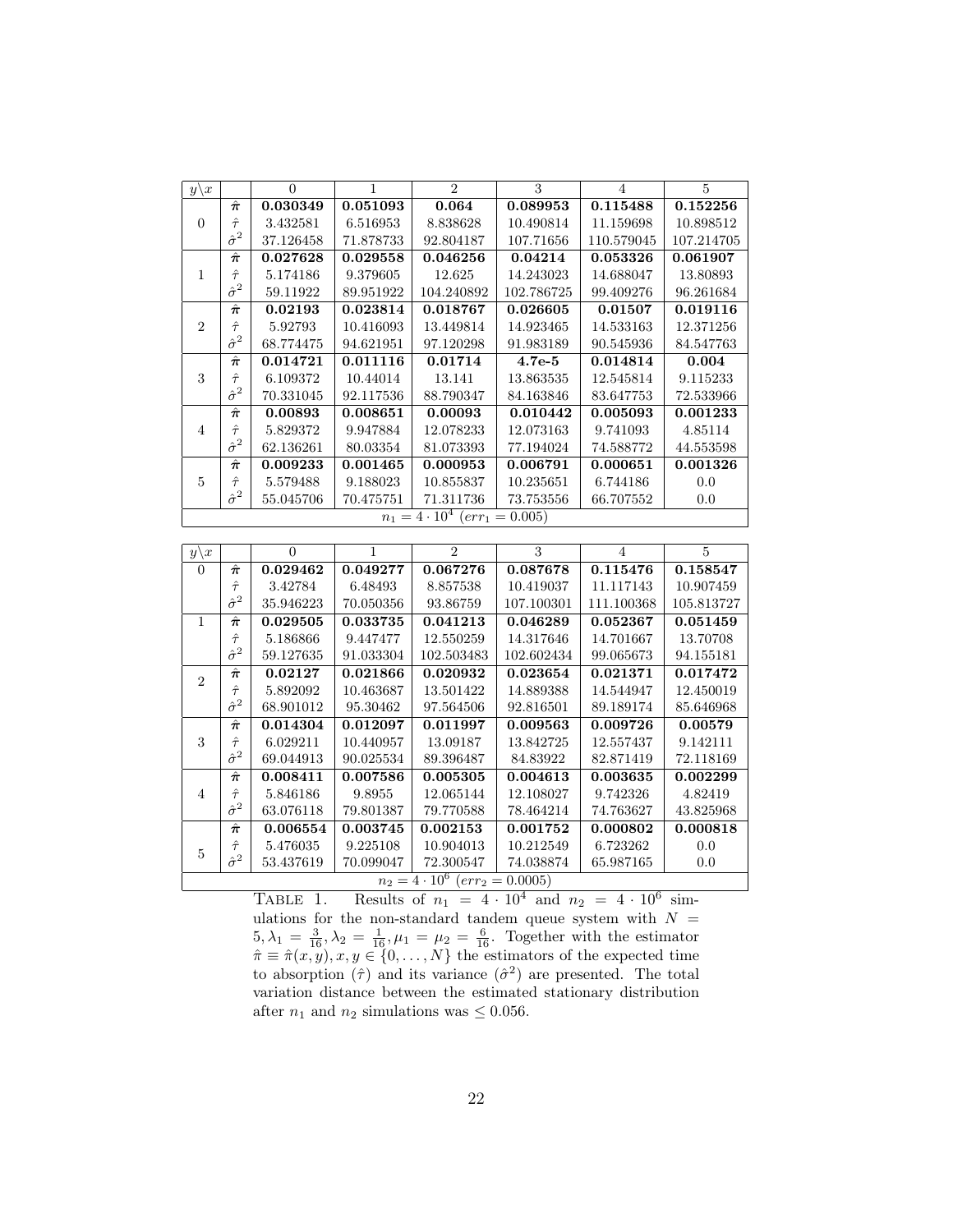• Take  $U_{k+1}$ , uniform random variable  $U(0, 1)$ , independent of  $U_j$ ,  $j \leq$  $k$ . Update the value at vertex  $i$ :

$$
X_{k+1}(i) = \begin{cases} +1 & \text{if } U_{k+1} < \frac{e^{2\beta(\mathbf{e}(i+1) + \mathbf{e}(i-1))}}{1 + e^{2\beta(\mathbf{e}(i+1) + \mathbf{e}(i-1))}},\\ -1 & \text{otherwise.} \end{cases}
$$

Denote the transition matrix of X by **P**. Let  $\preceq$  denote coordinate-wise partial ordering of  $\mathbb{E}$ , i.e.,  $\mathbf{e} \preceq \mathbf{e}'$  if  $\mathbf{e}(i) \preceq \mathbf{e}'(i)$  for  $i = 0, \ldots, N - 1$ . We will start with:

**Numerical results**. Let  $X$  be the Gibbs sampler for the Ising model on a circle with 3 points  $(N = 2)$ . Let us enumerate the states in the following way:  $e_1 = (-1, -1, -1)$ ,  $e_2 = (+1, -1, -1)$ ,  $e_3 = (-1, +1, -1)$ ,  $e_4 =$  $(-1, -1, +1), e_5 = (+1, +1, -1), e_6 = (+1, -1, +1), e_7 = (-1, +1, +1),$  $e_8 = (+1, +1, +1)$ . The transition matrix of X is following:

$$
\mathbf{P}_X = \begin{pmatrix} 1-q & \frac{1}{3}q & \frac{1}{3}q & \frac{1}{3}q & 0 & 0 & 0 & 0 \\ \frac{1}{3}-\frac{1}{3}q & \frac{1}{3}+\frac{1}{3}q & 0 & 0 & \frac{1}{6} & \frac{1}{6} & 0 & 0 \\ \frac{1}{3}-\frac{1}{3}q & 0 & \frac{1}{3}+\frac{1}{3}q & 0 & \frac{1}{6} & 0 & \frac{1}{6} & 0 \\ \frac{1}{3}-\frac{1}{3}q & 0 & 0 & \frac{1}{3}+\frac{1}{3}q & 0 & \frac{1}{6} & \frac{1}{6} & 0 \\ 0 & \frac{1}{6} & \frac{1}{6} & 0 & \frac{2}{3}-\frac{1}{3}p & 0 & 0 & \frac{1}{3}p \\ 0 & \frac{1}{6} & 0 & \frac{1}{6} & 0 & \frac{2}{3}-\frac{1}{3}p & 0 & \frac{1}{3}p \\ 0 & 0 & \frac{1}{6} & \frac{1}{6} & 0 & 0 & \frac{2}{3}-\frac{1}{3}p & \frac{1}{3}p \\ 0 & 0 & 0 & 0 & \frac{1}{3}-\frac{1}{3}p & \frac{1}{3}-\frac{1}{3}p & \frac{1}{3}-\frac{1}{3}p & p \end{pmatrix},
$$

where  $p = \frac{e^{4\beta}}{1+e^4}$  $\frac{e^{4\beta}}{1+e^{4\beta}}$  and  $q=\frac{e^{-4\beta}}{1+e^{-4\beta}}$ . The stationary distribution in this case is given by:

$$
\pi(\mathbf{e}_1) = \pi(\mathbf{e}_8) = \frac{e^{3\beta}}{C_{\beta}}, \pi(\mathbf{e}_2) = \ldots = \pi(\mathbf{e}_7) = \frac{e^{-\beta}}{C_{\beta}}, C_{\beta} = 2e^{3\beta} + 6e^{-\beta}.
$$

Introducing coordinate-wise partial ordering, it is easy to calculate the Siegmund dual chain Z on  $\mathbb{E}^* = \mathbb{E} \cup \{e_0\}$ . Its transition matrix  $P_Z$  is following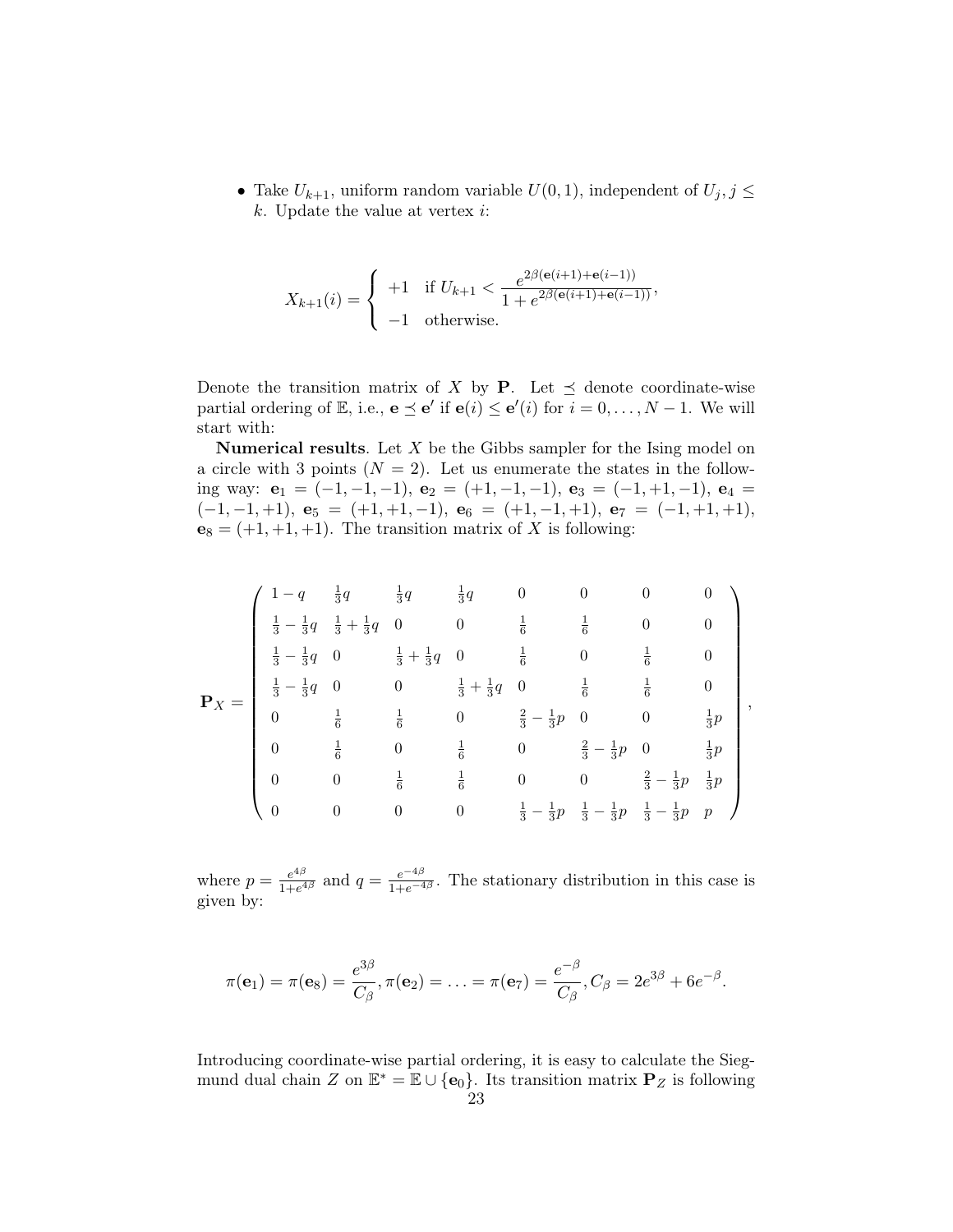(with states enumerated:  $e_0, \ldots, e_8$ )

$$
\mathbf{P}_Z = \begin{pmatrix}\n1 & 0 & 0 & 0 & 0 & 0 & 0 & 0 & 0 \\
1-p_1 & 0 & \frac{1}{3}p_1 & \frac{1}{3}p_1 & 0 & 0 & 0 & 0 \\
\frac{1}{3}(1-p_2) & 0 & \frac{1}{3} & \frac{1}{6}p_2 & \frac{1}{6}p_2 & \frac{1}{6} & \frac{1}{6} & 0 & 0 \\
\frac{1}{3}(1-p_2) & 0 & \frac{1}{6}p_2 & \frac{1}{3} & \frac{1}{6}p_2 & \frac{1}{6} & 0 & \frac{1}{6} & 0 \\
\frac{1}{3}(1-p_2) & 0 & \frac{1}{6}p_2 & \frac{1}{6}p_2 & \frac{1}{3} & 0 & \frac{1}{6} & \frac{1}{6} & 0 \\
\frac{1}{3}(1-(q_1+q_2)) & 0 & 0 & 0 & 0 & \frac{2}{3} & \frac{1}{6}q_2 & \frac{1}{6}q_2 & \frac{1}{3}q_1 \\
\frac{1}{3}(1-(q_1+q_2)) & 0 & 0 & 0 & 0 & \frac{1}{6}q_2 & \frac{2}{3} & \frac{1}{6}q_2 & \frac{1}{3}q_1 \\
\frac{1}{3}(1-(q_1+q_2)) & 0 & 0 & 0 & 0 & \frac{1}{6}q_2 & \frac{1}{6}q_2 & \frac{2}{3} & \frac{1}{3}q_1 \\
0 & 0 & 0 & 0 & 0 & 0 & 0 & 0 & 1\n\end{pmatrix},
$$

where

$$
p_1 = \frac{1}{1 + e^{-4\beta}}, \ p_2 = \frac{1 - e^{-4\beta}}{1 + e^{-4\beta}}, \ q_1 = \frac{1}{1 + e^{4\beta}}, \ q_2 = \frac{e^{4\beta} - 1}{1 + e^{4\beta}}.
$$

We consider two different values for  $\beta$ ,  $\beta_1 = 0.01$  and  $\beta_2 = 0.1$ , and two levels of accuracy  $err_1 = 0.005$  and  $err_2 = 0.0005$ . These are the same accuracy levels as in Section [6.3.1,](#page-16-2) thus similarly we take  $n_1 = 4 \cdot 10^4$  and  $n_2 = 4 \cdot 10^6$ . The results, together with mean and variance of absorption time (denoted by  $\hat{\tau}$  and  $\hat{\sigma}^2$ ) are given in Table [2.](#page-23-0)

|                     | $\beta = 0.01$ |                      |       |                          |                      |       |                          | $\beta = 0.1$        |                  |                    |                  |             |       |                  |
|---------------------|----------------|----------------------|-------|--------------------------|----------------------|-------|--------------------------|----------------------|------------------|--------------------|------------------|-------------|-------|------------------|
|                     | $\pi$          | $n_1 = 4 \cdot 10^4$ |       |                          | $n_2 = 4 \cdot 10^6$ |       | $\pi$                    | $n_1 = 4 \cdot 10^4$ |                  | $n = 4 \cdot 10^6$ |                  |             |       |                  |
|                     |                | $(err_1 = 0.005)$    |       | $(err_2 = 0.0005)$       |                      |       | $(err_1 = 0.005)$        |                      | $(err = 0.0005)$ |                    |                  |             |       |                  |
|                     |                | $\hat{\pi}$          |       | $\hat{\sigma}^2$         | $\hat{\pi}$          |       | $\hat{\sigma}^2$         |                      | $\hat{\pi}$      |                    | $\hat{\sigma}^2$ | $\hat{\pi}$ |       | $\hat{\sigma}^2$ |
| e <sub>1</sub>      | 0.129          | 0.128                | 2.563 | 5.587                    | 0.129                | 2.564 |                          | 5.574 0.166          | 0.166            | 3.235              | 9.463            | 0.166       | 3.237 | 9.498            |
| e <sub>2</sub>      | 0.124          | 0.123                | 3.050 | 6.263                    | 0.124                |       |                          | $3.063$ 6.310 0.111  | 0.111            | 3.731              | 10.224           | 0.111       | 3.736 | 10.209           |
| $\mathbf{e}_3$      | 0.124          | 0.128                | 3.062 | 6.328                    | 0.124                |       |                          | $3.063$ 6.312 0.111  | 0.110            | 3.742              | 10.297           | 0.111       | 3.735 | 10.226           |
| $\mathbf{e}_4$      | 0.124          | 0.124                | 3.059 | 6.284                    | 0.124                |       |                          | $3.063$ 6.322 0.111  | 0.112            | 3.733              | 10.164           | 0.111       | 3.742 | 10.268           |
| $\mathbf{e}_5$      | 0.124          | 0.116                | 3.062 | 6.329                    | 0.123                |       |                          | $3.060$ 6.314 0.111  | 0.113            | 3.731              | 10.229           | 0.112       | 3.735 | 10.233           |
| e <sub>6</sub>      | 0.124          | 0.128                | 3.054 | 6.251                    | 0.124                | 3.061 |                          | $6.315$ 0.111        | 0.109            | 3.742              | 10.246           | 0.112       | 3.738 | 10.236           |
| $e_7$               | 0.124          | 0.122                | 3.065 | 6.337                    | 0.124                | 3.061 | 6.319                    | 0.111                | 0.111            | 3.743              | 10.240           | 0.112       | 3.736 | 10.243           |
| $\mathbf{e}_8$      | 0.129          | 0.131                |       | $\overline{\phantom{a}}$ | 0.128                |       | $\overline{\phantom{a}}$ | 0.166                | 0.168            |                    |                  | 0.165       |       |                  |
| $d(\pi, \hat{\pi})$ |                | 0.010                |       |                          | 0.001                |       |                          |                      | 0.003            |                    |                  | 0.001       |       |                  |

<span id="page-23-0"></span>TABLE 2. Simulation results for two Ising models (with  $\beta = 0.01$ ) and  $\beta = 0.1$ ) on a circle with 3 vertices. We calculated:  $\hat{\pi}(\mathbf{e}_i)$  the estimator of the stationary distribution;  $\hat{\tau}$ ,  $\hat{\sigma}^2$  - estimators of expected number of steps till absorption and its variance. The actual stationary distribution is bolded. The total variation distance between the stationary distribution and its estimation is given in last row.

For  $N = 2$  of course the stationary distribution can be calculated, thus we can compare it with simulations' results. From Table [2](#page-23-0) we can read that estimating  $\pi$  using  $n_1 = 4 \cdot 10^4$  simulations was more accurate for  $\beta = 0.1$ then for  $\beta = 0.01$  (total variation distance between the estimated and the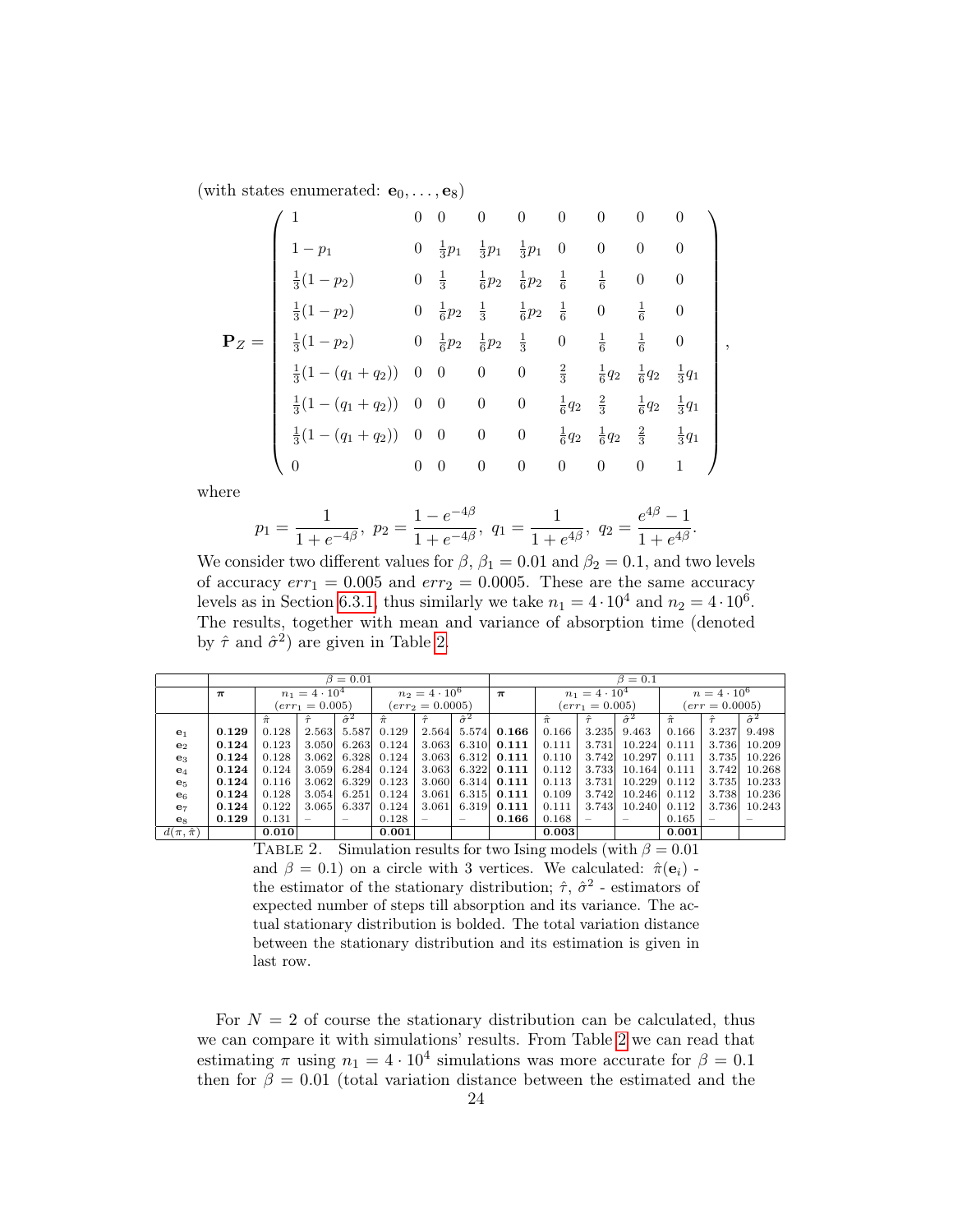real stationary distribution being 0.003 and 0.01 respectively). However, after  $n_2 = 4 \cdot 10^6$  simulations no significant differences can be observed. Note also that each simulation took on average around 0.7 steps longer for  $\beta = 0.1$  than for  $\beta = 0.01$ .

Remark 6.8. In estimating the mean value of Bernoulli random variable one may want *err* to be a fraction of variance  $\sigma_Y^2$ . The variance is unknown, however it can be first estimated by running initially some number of simulations and calculating its sample variance. This should be done separately for each **e** for which we want to estimate  $\pi({\lbrace e \rbrace}^{\downarrow}).$ 

**General** N. We presented an example with three vertices  $(N = 2)$ . In this case, we can simply calculate  $\mathbf{P}_Z = (\mathbf{C}^{-1} \mathbf{P}_X \mathbf{C})^T$  (and add an extra absorbing state). How should one proceed with the general number of vertices? This chain was considered in [\[22\]](#page-28-22) in the context of strong stationary duality (and studying the rate of convergence of the chain to its stationary distribution), where the form of this dual for general N was given in Conjecture 1. The conjecture translates into

**Conjecture 6.9.** Let  $X$  be the Gibbs sampler for the Ising model on a circle. Then it is Möbius monotone with respect to the coordinate-wise partial ordering. The transitions of its Siegmund dual Z on  $\mathbb{E}^* = {\bf{e}_0} \cup \mathbb{E}$ are as follows.

$$
\mathbf{P}_{Z}(\mathbf{e}, \mathbf{e}') = \qquad \qquad \text{if} \quad \mathbf{e} \succ \mathbf{e}',
$$
\n
$$
\begin{cases}\n0 & \text{if} \quad \mathbf{e} \succ \mathbf{e}', \\
\frac{1}{N}S(\mathbf{e}) & \text{if} \quad \mathbf{e} = \mathbf{e}', \\
\frac{1}{N}\left(1 - \frac{e^{2\beta(\mathbf{e}(i+1) + \mathbf{e}(i-1))}}{1 + e^{2\beta(\mathbf{e}(i+1) + \mathbf{e}(i-1))}}\right) & \text{if} \quad \mathbf{e}' = \mathbf{e} + s_v, \ \mathbf{e}(v) = -1, \\
\frac{1}{N}\left(\frac{e^{2\beta(\mathbf{e}(i+1) + \mathbf{e}(i-1) + 2)}}{1 + e^{2\beta(\mathbf{e}(i+1) + \mathbf{e}(i-1))}} - \frac{e^{2\beta(\mathbf{e}(i+1) + \mathbf{e}(i-1))}}{1 + e^{2\beta(\mathbf{e}(i+1) + \mathbf{e}(i-1))}}\right) & \text{if} \quad \mathbf{e}' = \mathbf{e}(i \leftrightarrow i+1), \\
0 & \text{if} \quad \mathbf{e}' = \mathbf{e}_0, \\
1 - \sum_{\mathbf{e}' \in \mathbb{E}} \mathbf{P}_{Z}(\mathbf{e}, \mathbf{e}') & \text{if} \quad \mathbf{e}' = \mathbf{e}_0,\n\end{cases}
$$
\n(6.15)

where  $s_v = (0, \ldots, 0, 2, 0, \ldots, 0)$  (the 2 on the coordinate corresponding to vertex v),  $S(\mathbf{e}) = \sum_{i=0}^{N-1} \mathbf{1}\{\mathbf{e}(v) = 1\}$  and  $\mathbf{e}(i \leftrightarrow i + 1)$  denotes the state  $\mathbf{e}$ with spins at vertices i and  $i + 1$  swapped.

Note that if the conjecture is true, then it is easy to simulate the Siegmund dual. The only nonzero transitions are i) the chain can stay at each state (except  $e = (0, \ldots, 0)$ ); ii) it can change some coordinate from -1 to +1; iii) if  $+1$  and  $-1$  are neighbours, then they can be "swapped"; iv) with the remaining probability the chain can be absorbed in  $e_0$ . Thus, it is easy to estimate  $\pi({\bf e}^{\dagger})$ . However, estimating  $\pi({\bf e})$  for large N is not trivial. Remark [3.2](#page-4-4) (with the Möbius function of the coordinate-wise ordering on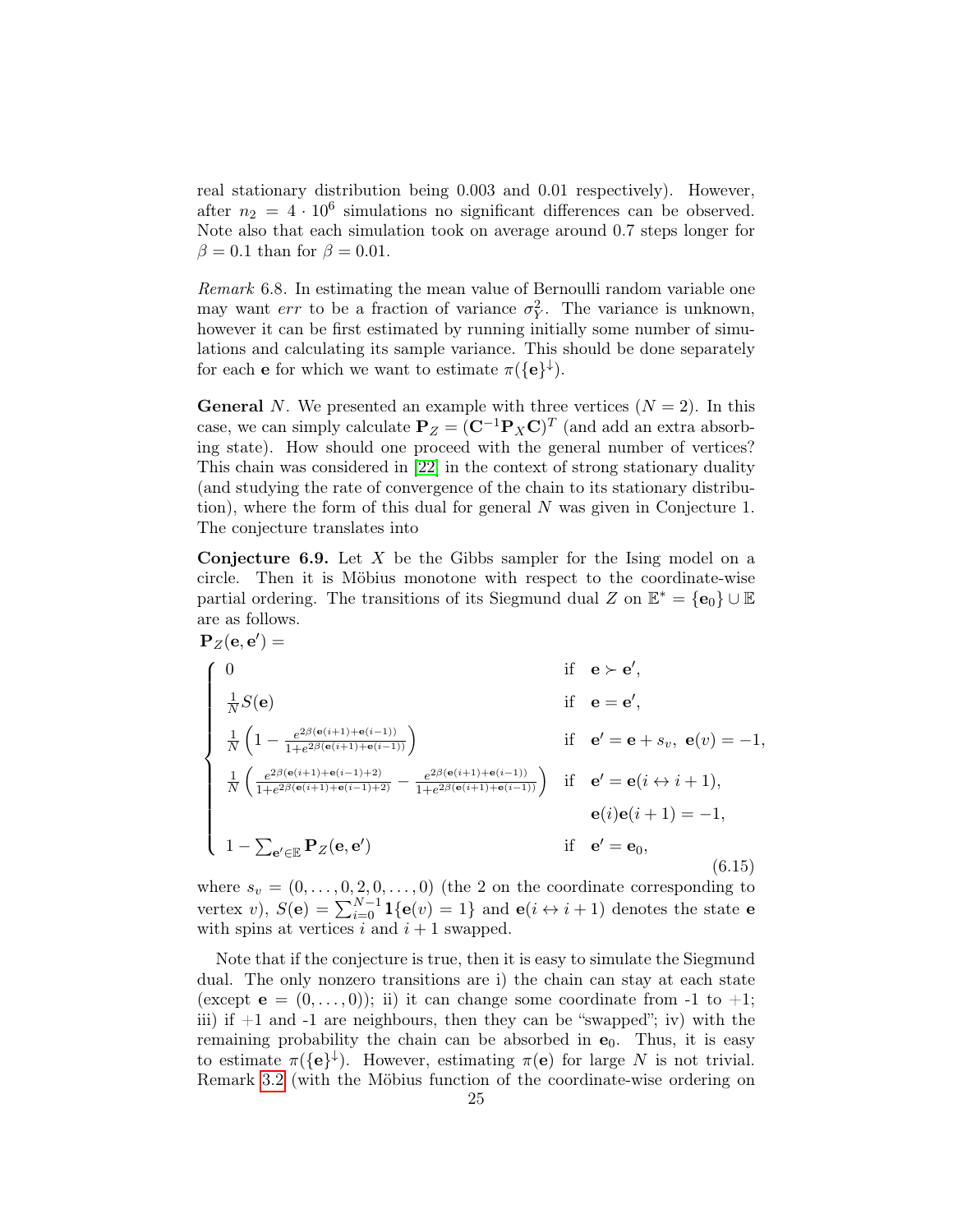$\{0,1\}^N$ ) implies that we need to estimate  $\pi({\bf e'}\}^{\downarrow})$  for  $2^{S({\bf e})}$  different states  $e'$ . Note that in the nonstandard queue example (Section [6.3.1\)](#page-16-2), for each  ${\bf e} = (x, y)$  we had to estimate  $\pi$  at at most four other states (cf.[\(6.13\)](#page-20-0)).

Note that for the minimal state, we have  ${e_1}^{\downarrow} = e_1$ , thus to estimate  $\pi(\mathbf{e}_1)$  we need only to run chains starting at this minimal state. For example, we can estimate then the normalizing constant  $C_{\beta}$  (often called a partition function) via  $\hat{C}_{\beta} = e^{3\beta}/\hat{\pi}(\mathbf{e}_1)$ . For the Ising model on a circle with N vertices it is known that  $C_{\beta} = (2 \sinh(\beta))^N + (2 \cosh(\beta))^N$ .

## 7. Stochastic vs Möbius monotonicity

<span id="page-25-0"></span>In Section [4,](#page-4-2) we showed that the Siegmund dual exists if and only if the chain is Möbius monotone. We also mentioned that this monotonicity and stochastic monotonicity are indeed different. In this section we will present two chains: a) a chain which is stochastically but not Möbius monotone, and b) a chain which is Möbius but not stochastically monotone.

<span id="page-25-1"></span>7.1. Example of a chain that is stochastically but not Möbius monotone. Consider X on  $\mathbb{E} = {\mathbf{e}_1, \mathbf{e}_2, \mathbf{e}_3, \mathbf{e}_4}$  with the following partial ordering (expressed by C, its Hasse diagram is presented)



Let  $\alpha_1, \alpha_2, \beta_1, \beta_2$  be nonnegative numbers such that

$$
\max(\alpha_1 + \alpha_2, \beta_1 + \alpha_2, \beta_1 + \beta_2, \alpha_1 + \beta_2) \le 1.
$$
 (7.1)

Define the transition matrix

$$
\mathbf{P}_X = \begin{pmatrix} 1 - \alpha_1 - \alpha_2 & \alpha_1 & \alpha_2 & 0 \\ \beta_1 & 1 - \beta_1 - \alpha_2 & 0 & \alpha_2 \\ \beta_2 & 0 & 1 - \alpha_1 - \beta_2 & \alpha_1 \\ 0 & \beta_2 & \beta_1 & 1 - \beta_1 - \beta_2 \end{pmatrix}.
$$

Simple computations yield

$$
(\mathbf{C}^{-1}\mathbf{P}_X\mathbf{C})^T = \begin{pmatrix} 1 - \alpha_1 - \alpha_2 - \beta_1 - \beta_2 & \beta_1 & \beta_2 & 0 \\ 0 & 1 - \alpha_2 - \beta_2 & 0 & \beta_2 \\ 0 & 0 & 1 - \alpha_1 - \beta_2 & \beta_1 \\ 0 & 0 & 0 & 1 \end{pmatrix},
$$

thus the chain is Möbius monotone iff  $\alpha_1 + \alpha_2 + \beta_1 + \beta_2 \leq 1$ . As for stochastic monotonicity, condition [\(2.1\)](#page-3-3) is calculated for some  $\mathbf{e} \preceq \mathbf{e}'$  and some up-sets, the results are given in Table [3.](#page-26-1)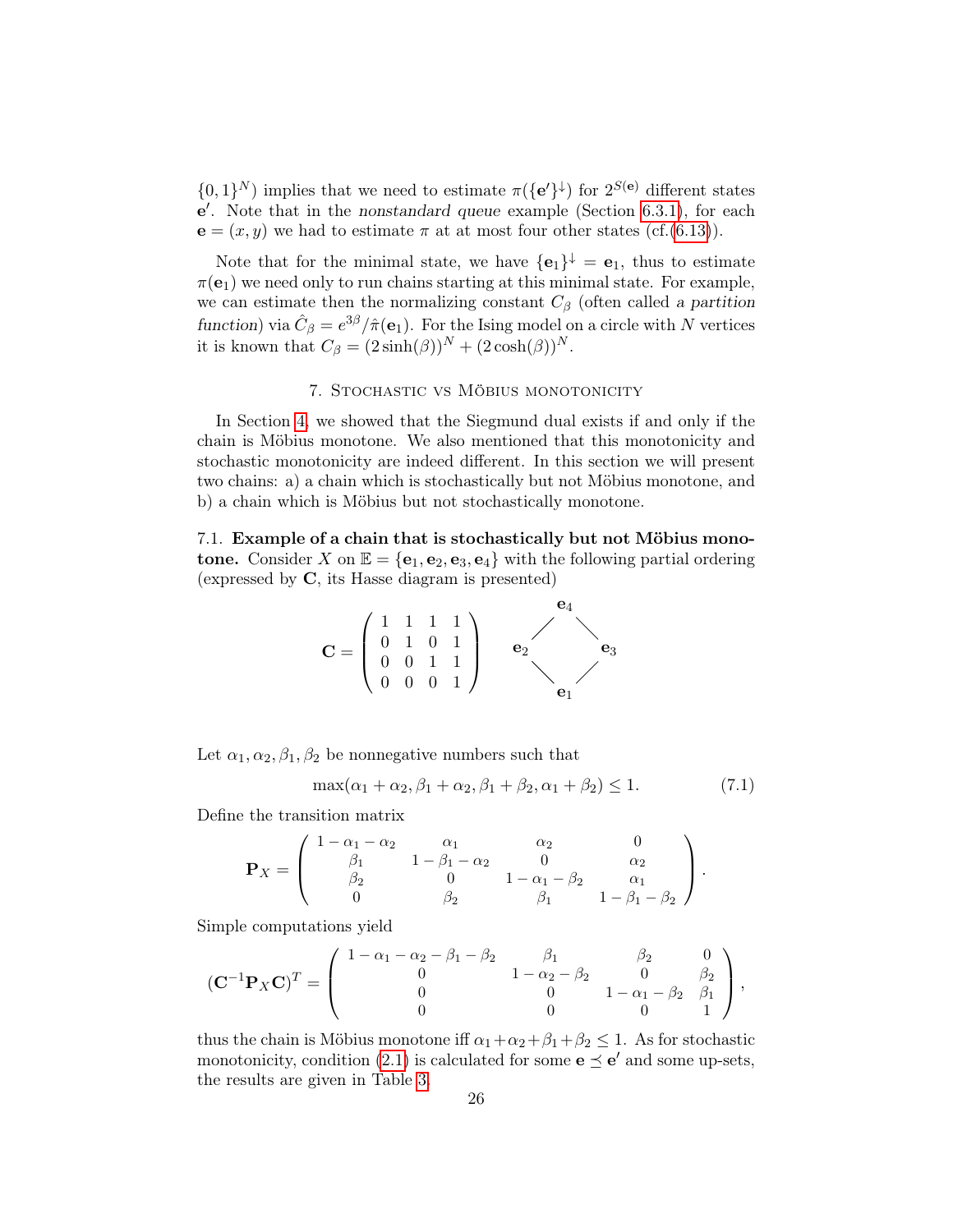<span id="page-26-1"></span>

| e              | $\prec$   $e'$ |                          | $\mathcal{U}$                             | $\overline{\mathbf{P}}(\mathbf{e},\mathcal{U})\leq \mathbf{P}(\mathbf{e},\mathcal{U})$ |
|----------------|----------------|--------------------------|-------------------------------------------|----------------------------------------------------------------------------------------|
|                |                | $\prec$   $\mathbf{e}_2$ |                                           | $\{e_2, e_3, e_4\}$ $\alpha_1 + \alpha_2 + \beta_1 \leq 1$                             |
|                |                | $e_3$                    | $\{\mathbf e_2,\mathbf e_3,\mathbf e_4\}$ | $\alpha_1 + \alpha_2 + \beta_2 \leq 1$                                                 |
| e۰             |                |                          | $\{e_4\}$                                 | $\alpha_2 + \beta_1 + \beta_2 \leq 1$                                                  |
| $\mathbf{e}_3$ |                | ${\bf e}_4$              | $e_4$                                     | $\alpha_1 + \beta_1 + \beta_2 \leq 1$                                                  |

TABLE 3. Conditions for stochastic monotonicity of  $X$ .

It can be checked that the conditions from Table [3](#page-26-1) imply all other conditions for stochastic monotonicity. The chain is stochastically monotone iff

$$
\max\left(\alpha_1 + \alpha_2 + \max_{i=1,2} \{\beta_i\}, \beta_1 + \beta_2 + \max_{i=1,2} \{\alpha_i\}\right) \le 1.
$$

Thus, in this example, Möbius monotonicity implies stochastic monotonicity but not vice versa. For example, for  $\alpha_1 = \alpha_2 = \beta_1 = \beta_2 = \frac{1}{3}$  $\frac{1}{3}$  the chain is stochastically but not Möbius monotone.

<span id="page-26-0"></span>7.2. Example of a chain that is Möbius monotone but not stochastically monotone. This example is taken from Lorek and Markowski [\[20\]](#page-28-14) (the chain with the transition matrix  $P_6$ ). The detailed calculations were not given therein, which is why we include them here. The state space is  $\mathbb{E} = {\mathbf{e}_1, \dots, \mathbf{e}_6}$  and the partial order (and its Hasse diagram) is the following:

$$
\mathbf{C} = \left(\begin{array}{cccccc}1 & 1 & 1 & 1 & 1 & 1 \\0 & 1 & 0 & 1 & 1 & 1 \\0 & 0 & 1 & 1 & 1 & 1 \\0 & 0 & 0 & 1 & 0 & 1 \\0 & 0 & 0 & 0 & 1 & 1 \\0 & 0 & 0 & 0 & 0 & 1\end{array}\right) \quad \begin{array}{c} \mathbf{e}_6 \\ \mathbf{e}_4 \\ \mathbf{e}_2 \\ \mathbf{e}_3 \\ \mathbf{e}_1 \\ \mathbf{e}_2 \\ \mathbf{e}_3 \end{array}
$$

The transitions are

$$
\mathbf{P}_X = \left( \begin{array}{cccccc} 17/24 & 0 & 0 & 1/8 & 1/8 & 1/24 \\ 1/8 & 5/16 & 5/16 & 1/12 & 1/12 & 1/12 \\ 1/8 & 5/16 & 5/16 & 1/12 & 1/12 & 1/12 \\ 1/12 & 1/12 & 1/12 & 5/16 & 5/16 & 1/8 \\ 1/12 & 1/12 & 1/12 & 5/16 & 5/16 & 1/8 \\ 1/24 & 1/8 & 1/8 & 0 & 0 & 17/24 \end{array} \right).
$$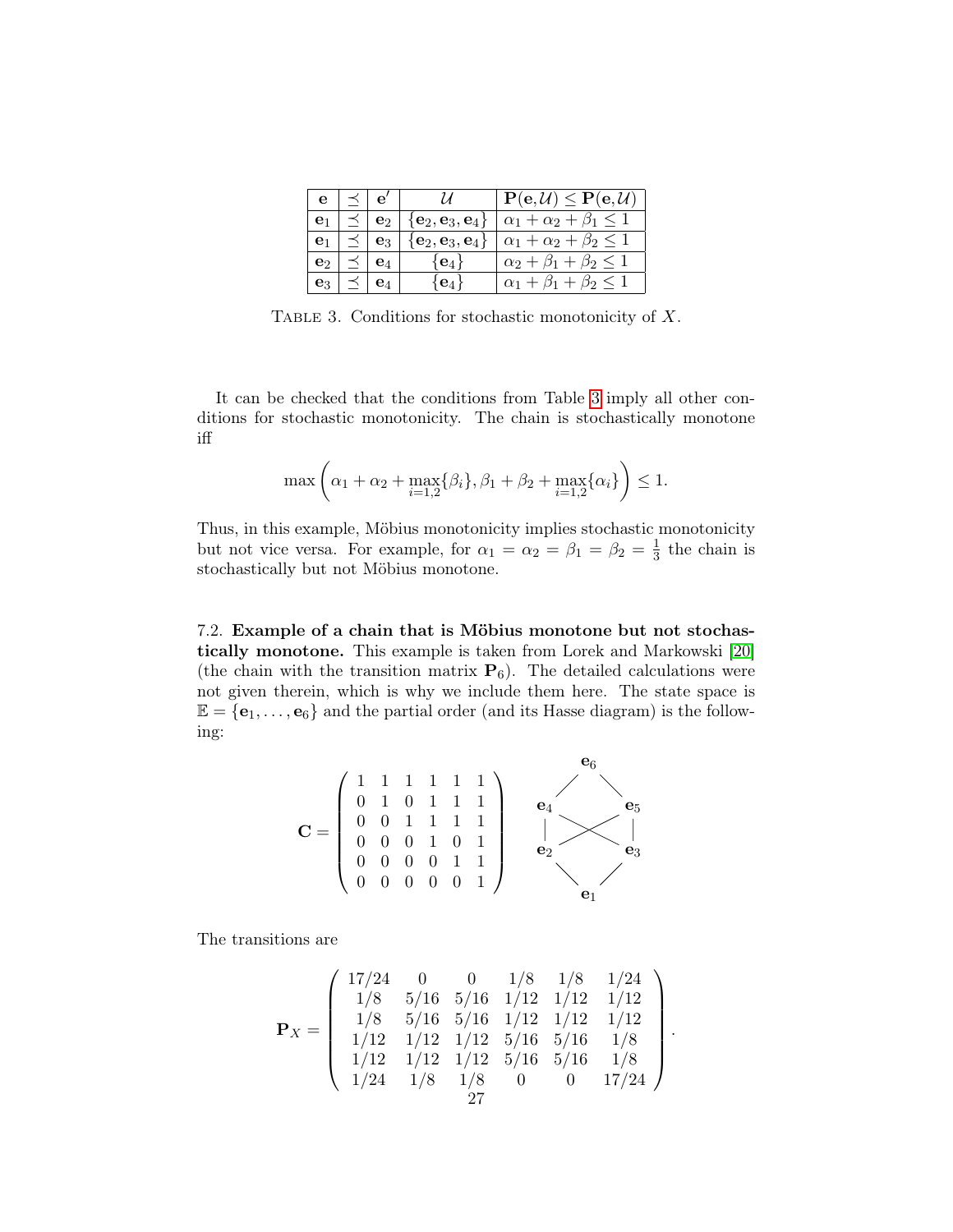Simple calculations yield

$$
(\mathbf{C}^{-1}\mathbf{P}_X\mathbf{C})^T = \left(\begin{array}{cccccc} 7/12 & 0 & 0 & 1/24 & 1/24 & 1/24 \\ 0 & 13/48 & 13/48 & 0 & 0 & 1/6 \\ 0 & 13/48 & 13/48 & 0 & 0 & 1/6 \\ 0 & 0 & 0 & 13/48 & 13/48 & 7/24 \\ 0 & 0 & 0 & 13/48 & 13/48 & 7/24 \end{array}\right),
$$

thus the chain is Möbius monotone. Consider the up-set  $\mathcal{U} = {\bf{e}}_4, {\bf{e}}_5, {\bf{e}}_6$ . For  $e_1 \preceq e_2$  we have

$$
\mathbf{P}(\mathbf{e}_1,\mathcal{U})=\frac{7}{24}\not\leq \frac{1}{4}=\mathbf{P}(\mathbf{e}_2,\mathcal{U}),
$$

thus the chain is not stochastically monotone.

Remark 7.1. There are many chains where Möbius monotonicity implies stochastic monotonicity. For example, the non-standard queue system considered in Section [6.3.1](#page-16-2) was both Möbius and stochastically monotone. If one considers a standard tandem (without changes at the border) it turns out to be stochastically but not Möbius monotone. The example from Section [7.1](#page-25-1) is a special case of a nearest neighbor walk on the cube considered in Lorek and Szekli [\[21\]](#page-28-1) (Chapter 4, eq. (4.1)). Roughly speaking, this is the following chain on  $\mathbb{E} = \{0,1\}^d$ . At any step, only at most one coordinate can be changed: a 0 on the *i*-th coordinate can be changed to 1 with probability  $\alpha_i$ and a 1 on the *i*-th coordinate can be changed to 0 with probability  $\beta_i$  with proper sequences  $\alpha_i, \beta_i, i = 1, \ldots, d$  assuring aperiodicity. Considering the coordinate-wise ordering, the chain is Möbius monotone iff  $\sum_{i=1}^{d} (\alpha_i + \beta_i) \leq 1$ (Theorem 3 in Lorek and Szekli [\[21\]](#page-28-1)), whereas it is stochastically monotone iff

$$
\max\left(\sum_{i=1}^d \alpha_i + \max_i\{\beta_i\}, \sum_{i=1}^d \beta_i + \max_i\{\alpha_i\}\right) \le 1
$$

as was determined in Lorek [\[18\]](#page-28-23) (Lemma 5.4.1). It can also be checked that in this example Möbius monotonicity is equivalent to realizable monotonicity (required, e.g., for efficient perfect simulation via the coupling from the past algorithm [\[25\]](#page-29-2)).

However, so far we do not have any "natural" example of a chain which is Möbius but not stochastically monotone. By natural, we mean, e.g., a chain having some interpretation in terms of a random walk on some known structure, etc. (The example from Section [7.2](#page-26-0) – and taken from Lorek and Markowski [\[20\]](#page-28-14) – was found ad hoc). Note that such an example could potentially strongly benefit from the results of this paper.

#### **ACKNOWLEDGMENTS**

The author thanks Bartłomiej Błaszczyszyn and Zbigniew Palmowski for helpful discussions, as well as an anonymous referee for useful and constructive suggestions and remarks.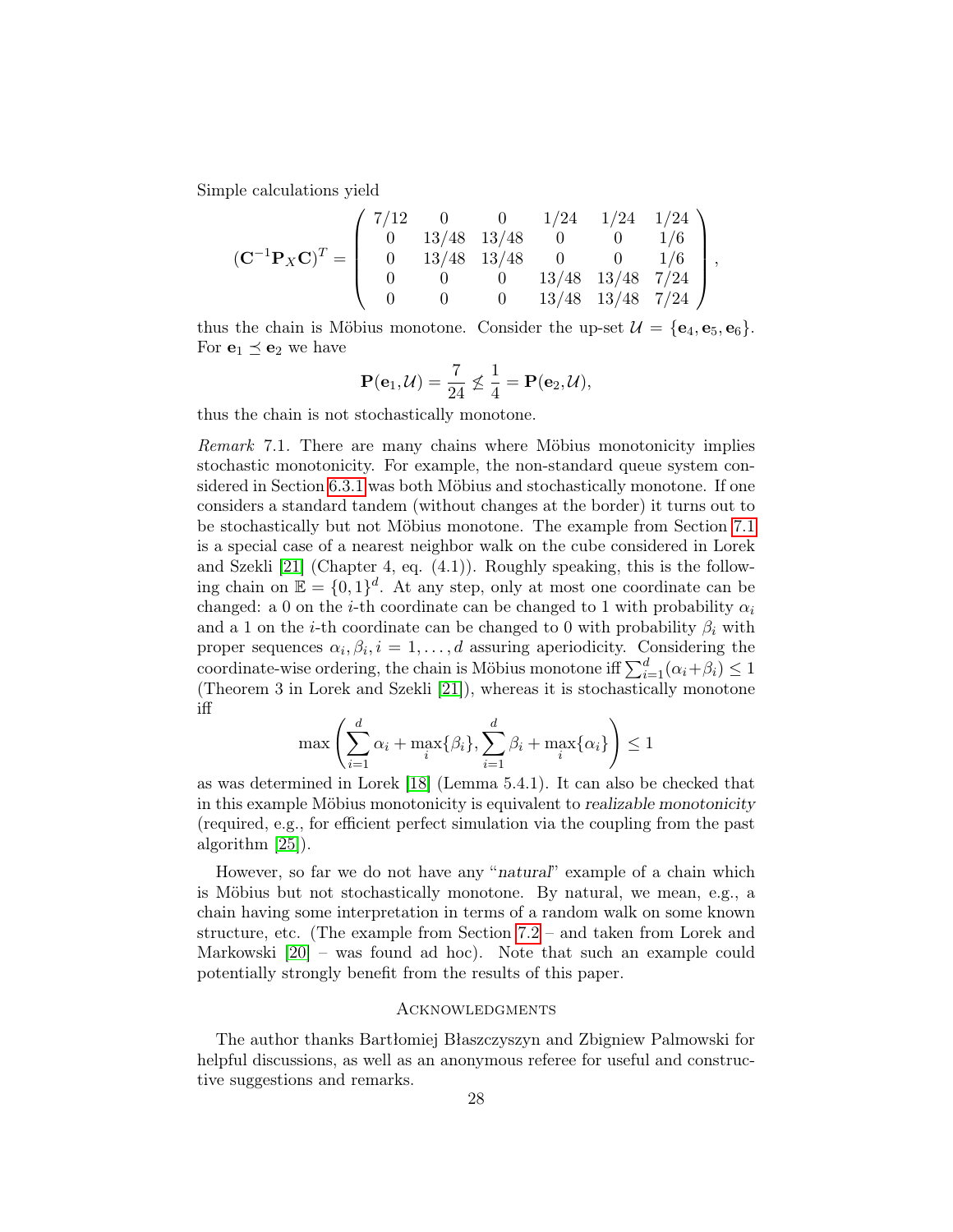### **REFERENCES**

- <span id="page-28-16"></span>[1] K. B. Athreya and M. Majumdar. Estimating the stationary distribution of a Markov chain. Economic Theory, 21(2):729–742, 2003.
- <span id="page-28-9"></span>[2] B. Błaszczyszyn and K. Sigman. Risk and duality in multidimensions. Stochastic processes and their applications, 83:331–356, 1999.
- <span id="page-28-4"></span>[3] J. T. Cox and U. Rösler. A duality relation for entrance and exit laws for Markov processes. Stochastic processes and their applications, 16:141–156, 1984.
- <span id="page-28-6"></span>[4] H. Dette, J. A. Fill, J. Pitman, and W. J. Studden. Wall and Siegmund Duality Relations for Birth and Death Chains with Reflecting Barrier. Journal of Theoretical Probability, 10(2):349–374, Apr. 1997.
- <span id="page-28-5"></span>[5] P. Diaconis and J. A. Fill. Strong stationary times via a new form of duality. The Annals of Probability, 18(4):1483–1522, 1990.
- <span id="page-28-20"></span>[6] W. Ewens. Mathematical Population Genetics. Springer-Verlag, New York, 2004.
- <span id="page-28-15"></span>[7] G. Falin. Monotonicity of random walks in partially ordered sets. Russian Mathematical Surveys, 167, 1988.
- <span id="page-28-21"></span>[8] W. Feller. Diffusion processes in genetics. In Proceedings of the Second Berkeley Symposium on Mathematical Statistics and Probability, pages 227–246. The Regents of the University of California, 1951.
- <span id="page-28-11"></span>[9] J. A. Fill and V. Lyzinski. Strong Stationary Duality for Diffusion Processes. Journal of Theoretical Probability, 29(4):1298–1338, 2016.
- <span id="page-28-3"></span>[10] R. D. Foley and D. R. McDonald. Large deviations of a modified Jackson network: Stability and rough asymptotics. The Annals of Applied Probability, 15(1B):519–541, Feb. 2005.
- <span id="page-28-13"></span>[11] J. M. Harrison and R. J. Williams. Multidimensional Reflected Brownian Motions Having Exponential Stationary Distributions. The Annals of Probability, 15(1):115– 137, Jan. 1987.
- <span id="page-28-7"></span>[12] T. Huillet. Siegmund duality with applications to the neutral Moran model conditioned on never being absorbed. Journal of Physics A: Mathematical and Theoretical, 43(37), Sept. 2010.
- <span id="page-28-10"></span>[13] T. Huillet and S. Martínez. On Möbius Duality and Coarse-Graining. Journal of  $Theoretical Probability, 29(1):143–179, July 2016.$
- <span id="page-28-2"></span>[14] B. Hunter, A. C. Krinik, C. Nguyen, J. M. Switkes, and H. Von Bremen. Gambler's Ruin with Catastrophes and Windfalls. Journal of Statistical Theory and Practice, 2(2):199–219, 2008.
- <span id="page-28-17"></span>[15] C. E. Lee, A. Ozdaglar, and D. Shah. Approximating the Stationary Probability of a Single State in a Markov chain. ArXiv preprint arXiv:1312.1986, pages 1–55, 2013.
- <span id="page-28-0"></span>[16] T. M. Liggett. Interacting Particle Systems. Springer-Verlag, Berlin, Heidelberg, 2004.
- <span id="page-28-8"></span>[17] D. V. Lindley. The theory of queues with a single server. Mathematical Proceedings of the Cambridge Philosophical Society, 48(02):277–289, Oct. 1952.
- <span id="page-28-23"></span>[18] P. Lorek. Speed of convergence to stationarity for stochastically monotone Markov chains. PhD thesis, University of Wroclaw, 2007.
- <span id="page-28-19"></span>[19] P. Lorek. Generalized Gambler's Ruin Problem: Explicit Formulas via Siegmund Duality. Methodology and Computing in Applied Probability, 19(2):603–613, 2017.
- <span id="page-28-14"></span>[20] P. Lorek and P. Markowski. Monotonicity requirements for efficient exact sampling with Markov chains. To appear in Markov Processes And Related Fields, 2017.
- <span id="page-28-1"></span>[21] P. Lorek and R. Szekli. Strong stationary duality for Möbius monotone Markov chains. Queueing Systems, 71(1-2):79–95, Mar. 2012.
- <span id="page-28-22"></span>[22] P. Lorek and R. Szekli. Strong stationary duality for Möbius monotone Markov chains: examples. Probability and Mathematical Statistics, 36(1):75–97, 2016.
- <span id="page-28-12"></span>[23] L. Miclo. Strong stationary times for one-dimensional diffusions. Ann. Inst. H. Poincaré Probab. Statist., 53(7):957—-996, 2017.
- <span id="page-28-18"></span>[24] E. Parzen. Stochastic Processes. Holden-Day, Inc., 1962.